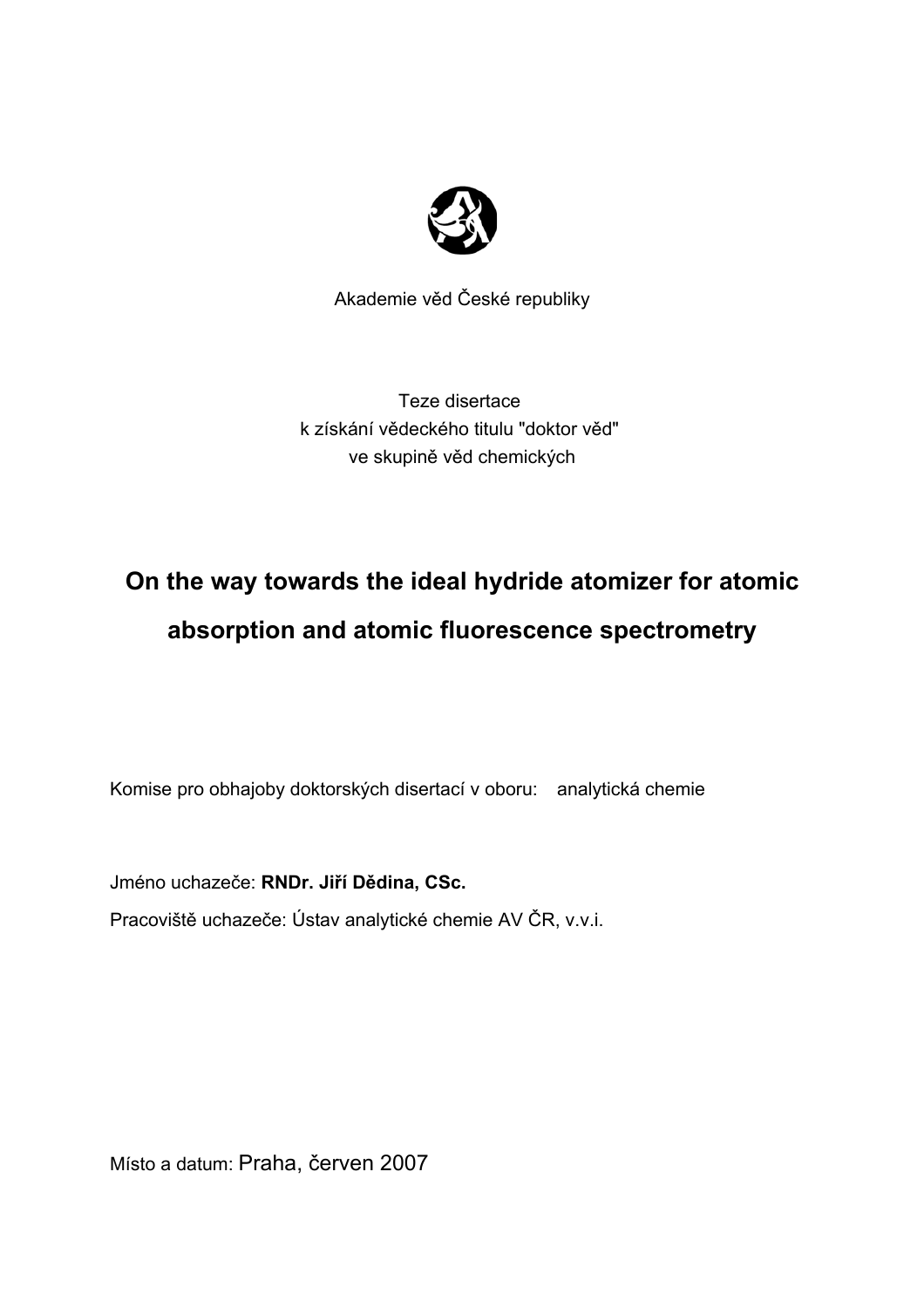# **Contents**

| Summary                                                   | 2  |
|-----------------------------------------------------------|----|
| 1. Introduction                                           | 3  |
| 2. Aim of the dissertation                                | 5  |
| 3. On-line atomization for AAS                            | 6  |
| 3.1. Conventional quartz tube atomizers                   | 7  |
| 3.1.1. Influence of atomization parameters on sensitivity | 8  |
| 3.1.2. Interferences                                      | 10 |
| 3.1.3. Assessment                                         | 11 |
| 3.2. Miniature diffusion flames                           | 11 |
| 3.2.1. Interferences                                      | 13 |
| 3.2.2. Assessment                                         | 13 |
| 3.3. Flame-in-gas-shield atomizer                         | 14 |
| 3.3.1. Interferences                                      | 15 |
| 3.3.2. Comparison of performance with MDF                 | 15 |
| 3.4. Flame-in-flame atomizer                              | 15 |
| 3.5. Multiatomizer                                        | 16 |
| 3.6. Graphite furnaces                                    | 17 |
| 4. In-atomizer trapping AAS                               | 19 |
| 4.1. In-situ trapping in graphite furnaces                | 19 |
| 4.2. Trapping in a quartz tube - atomization in QTA       | 20 |
| 5. Atomic fluorescence spectrometry                       | 24 |
| 6. Conclusions                                            | 25 |
| List of papers of the dissertation                        | 26 |
| List of other references quoted in the thesis             | 29 |
| List of other publicatins of the author                   | 32 |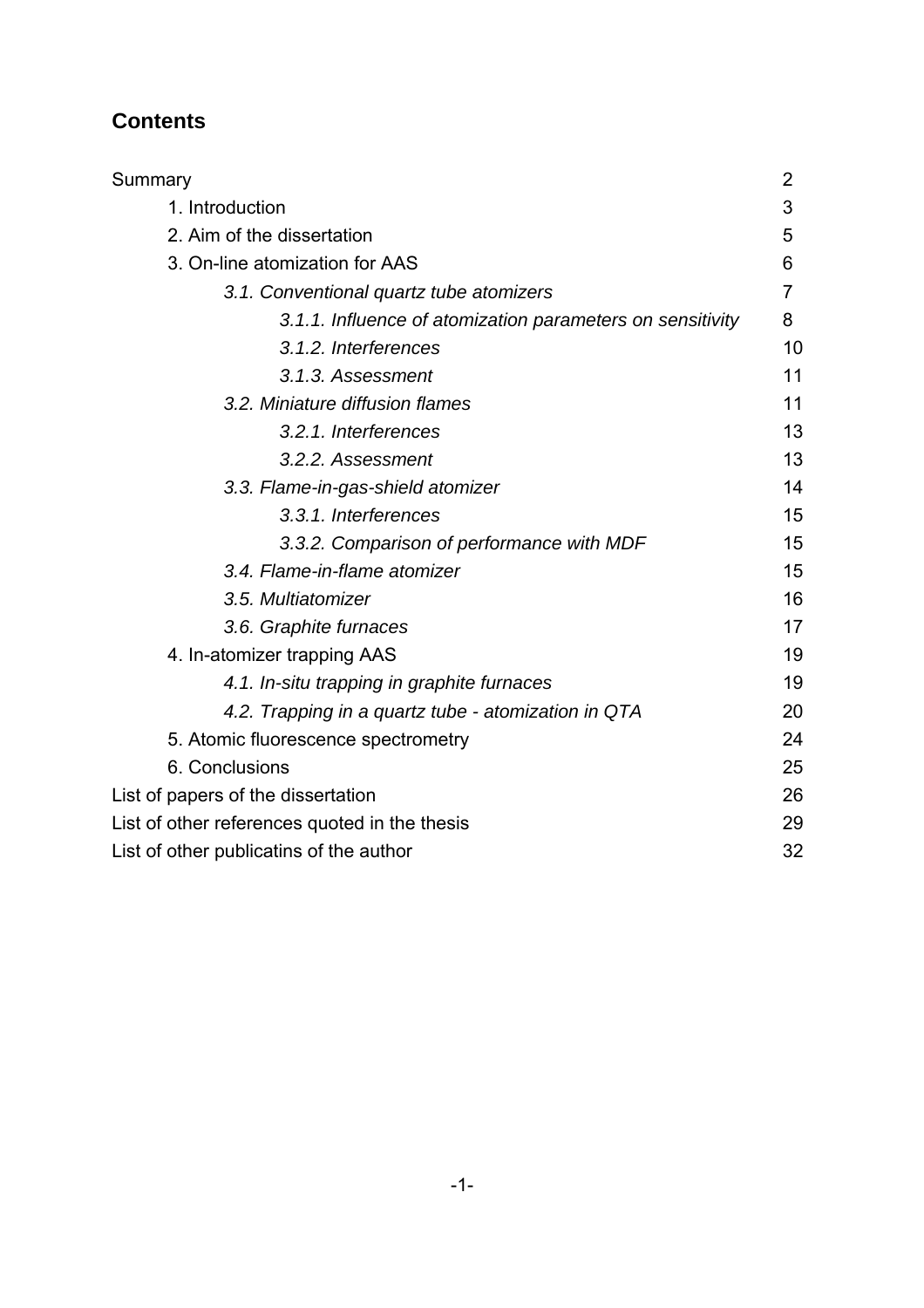#### **Summary**

The submitted dissertation treats all existing approaches to on-line hydride atomization for atomic absorption (AAS) and atomic fluorescence spectrometry (AFS) as well as to in-atomizer trapping for AAS.

 Regarding on-line atomization for AAS, conventional quartz tubes are currently the most commonly used devices. They provide high sensitivity and low baseline noise. Running and investment costs are low. The most serious disadvantage is the poor resistance against atomization interferences and often unsatisfactory linearity of calibration curves. Miniature diffusion flame (MDF) is extremely resistant to interferences, simple, cheap and user-friendly. Its essential disadvantage is low sensitivity. Mechanis of processestaking place in the atomizers (atomization, fate of free analyte atoms, interferences) was elucidated. This allowed to design a novel device, known as a multiatomizer, to overcome disadvantages of previous atomizers. The multiatomizer matches performance of conventional quartz tubes in terms of sensitivity and baseline noise as well as in running and investment costs. The multiatomizer, however, provides much better (i) resistance against atomization interferences and (ii) linearity of calibration curves.

Regarding in-atomizer trapping, it enhances the sensitivity of the determination and eliminates the effect of the generation kinetics and of surges in gas flow on the signal shape. This is beneficial for the accuracy of the determination. It could also be an effective tool for reducing some interferences in the liquid phase. In-situ trapping in graphite furnaces (GF) is presently by far the most popular approach to the in-atomizer trapping. A radiotracer study provided a convincing proof that the in-situ trapping of selenium hydride, arsine and stibine in graphite furnaces can be complete when performed under optimized conditions. A recently suggested approach to in-atomizer trapping, trapping on quartz surfaces in an excess of oxygen with subsequent atomization in multiatomizer or in conventional quartz tubes, is very promising. It requires only simple and cheap equipment. The potential to reach very low detection limits is even better than for in-situ trapping in GF. However, it is a novel method which will have to be tested more extensively before it can considered to be a tool for routine analysis.

Almost all the applications of AFS employ a miniature diffusion flame for the atomization. The alternative, the flame-in-gas-shield atomizer, is more complicated but it offers a substantially better signal to noise ratio.

The current state-of-the-art of all individual atomizers, including advantages, drawbacks and perspectives, is recapitulated in detail.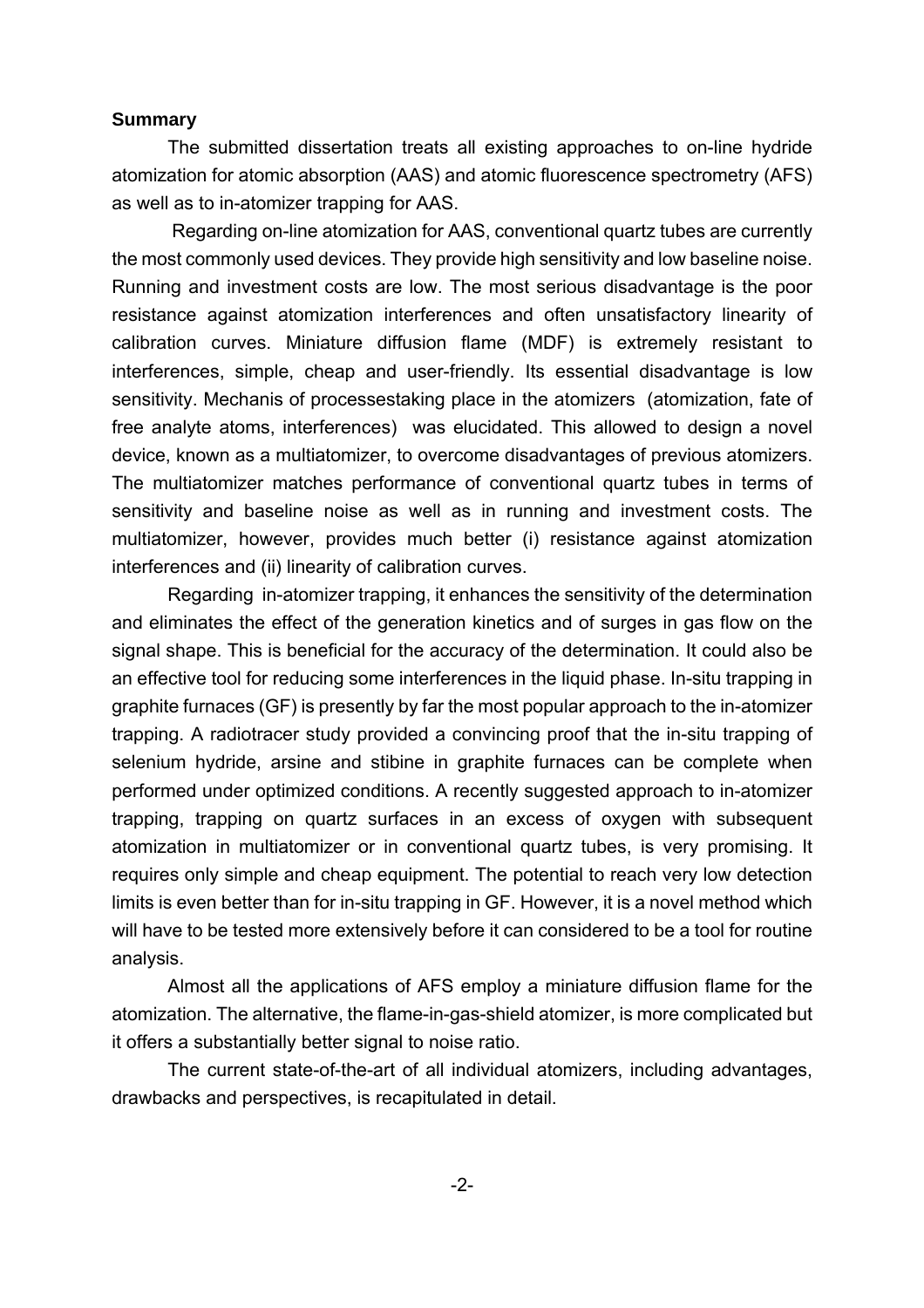#### **1. Introduction**

In principle, a sample can be introduced to an atomic spectrometer either in the liquid, solid or gaseous phase. Gaseous phase sample introduction techniques are usually based on volatile compound generation. A selective conversion of the analyte from the liquid sample to the gaseous phase is carried out via an appropriate chemical reaction resulting in a volatile compound of the analyte. The popularity of volatile compound generation arises for several reasons, e.g. the relative simplicity of the procedure and low cost of the apparatus. However, the main reason lies in the principle of the method. It involves separation from the sample matrix offering considerable suppression of matrix effects. Further, high efficiency of transport of gaseous analyte to the detector and simple analyte preconcentration provides exceptional detection power.

By far the most popular volatile compounds generated are covalent binary hydrides, namely of arsenic, antimony, bismuth, germanium, lead, selenium, tellurium and tin. Following the first report on the hydride generation (HG) atomic absorption spectrometry (AAS) by Holak [36], the unquestionable advantages of the method led to its application to virtually all elements capable of forming volatile hydrides. Theory, instrumentation, methodology and analytical applications of HG for atomic spectroscopy methods are exhaustively and critically covered until 1992 - 1993 in our monograph specifically devoted to HG [28]. See Refs. [37] [38] [39] [29] [30] [40] [41] for more recent reviews of HG. Besides hydrides and "cold" mercury vapor [39], the other analytically useful volatile compounds are alkyl derivatives, chelates, halides and oxides [28]. Volatile forms of cadmium [42] can also be successfully generated. Unexpectedly, in the last decade a novel application of volatile compound generation has been introduced - the use of the acid-tetrahydroborate reaction to form novel volatile species of metals [43] [44] [45] [46] [47].

In addition to volatile compound generation, gaseous phase sampling occurs when atomic spectroscopy detectors are hyphenated to a separation unit for speciation analysis of volatile metal compounds [48] [49].

The covalent binary hydrides can be taken as the model for all volatile compounds. The reason is that hydrides still form by far the most important group of analytically useful volatile compounds. Also, all new developments in atomization approaches were developed and tested with hydrides. Applications for atomization of other volatile compounds followed.

The final step of the process of element determination or of speciation analysis employing HG is atomization and detection. Since the atomization step is independent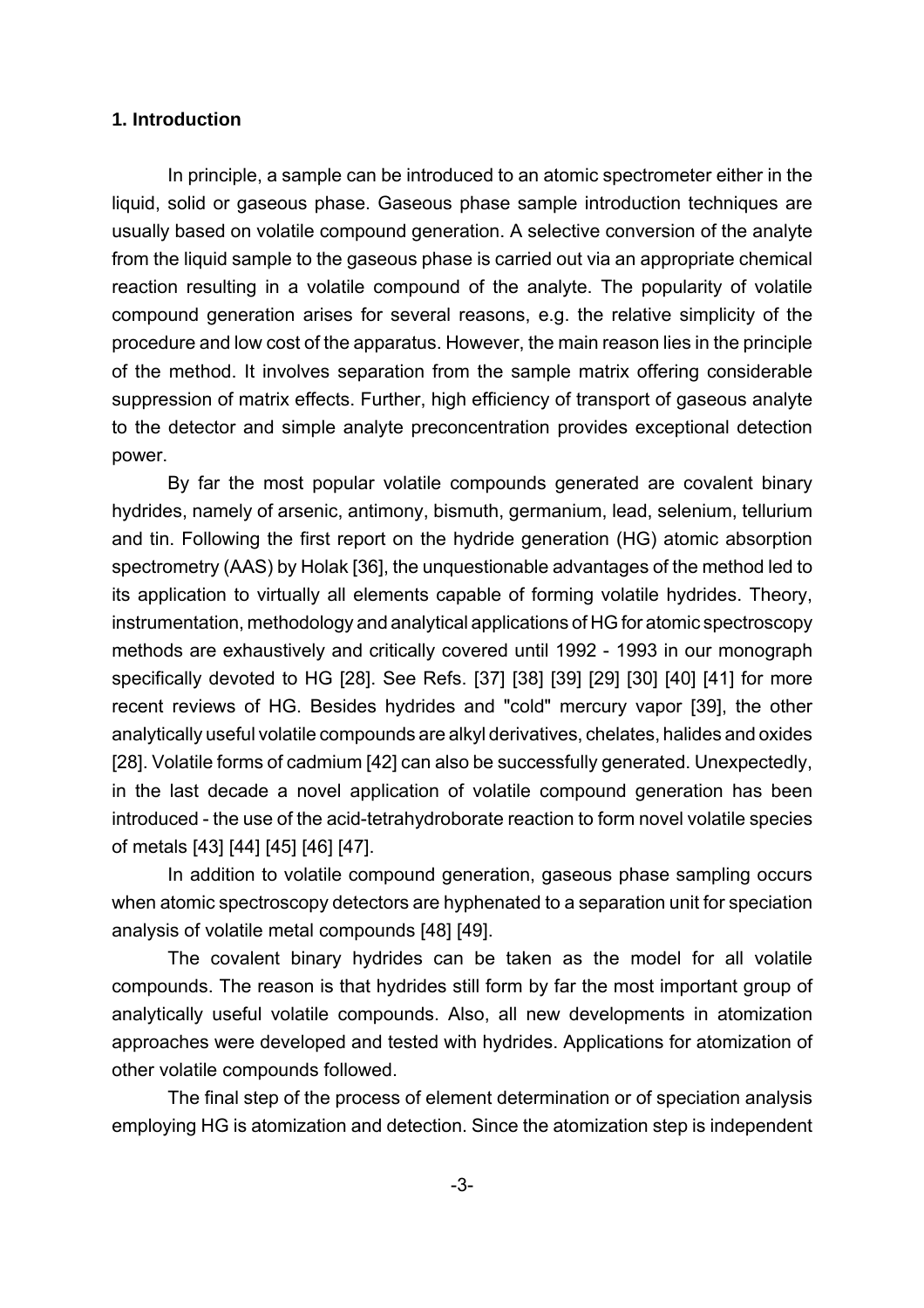of the generation step it is meaningful to treat it separately. The general target of our research is

**to optimize the atomization step for AAS and atomic fluorescence spectrometry (AFS) detection with respect mainly to accuracy and signal to-noise-ratio in order to fully utilize the potential of HG**.

The optimization of the atomization step should result in an atomizer fulfilling the following criteria:

- (i) Complete conversion of analyte to free atoms.
- (ii) No reactions of free atoms in the observed volume.

These two criteria imply that the only form of analyte present in the observation volume of the atomizer is free atoms. This means no decay of free atoms in the observation volume even in the presence of potential interferents, i.e. no atomization interferences.

(iii) Long residence time of free atoms in the observation volume.

This is required to reach high sensitivity. This criterium is in certain contradiction to criterium (ii), since the risk of free atom reactions clearly increases with the residence time.

(iv) Minimum contribution to measurement noise.

This is required to achieve a low detection limit (LOD).

(v) Analyte preconcentration in the atomizer.

Preconcentration is a clear benefit but it can be provided only by in-atomizer trapping approaches to atomization. It can improve the LOD, however, it is not useful for applications, e.g. "hyphenated" speciation analysis, requiring on-line signal detection.

- (vi) User friendliness including a robustness of atomizer function.
- (vii) Low running and investment cost.

Such an atomizer, meeting all the above criteria, could be considered to be an ideal atomizer. The real-world atomizers can only approximate individual criteria to certain extent.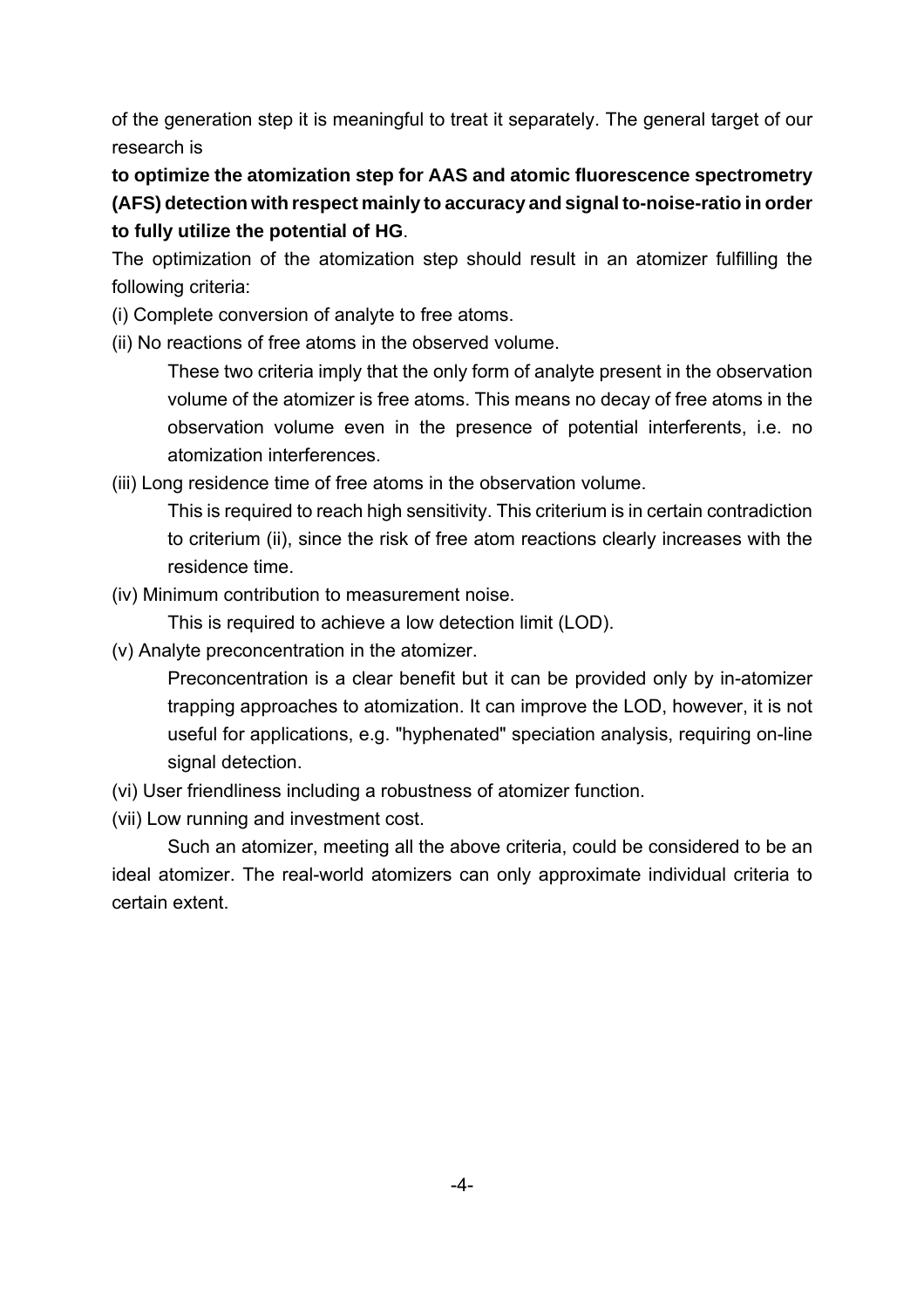#### **2. Aim of the dissertation**

The general target of the dissertation was:

**to investigate ways how to approach ideal hydride atomizers for AAS and for AFS**.

To reach this target, the following explicit aims of the dissertation were specified:

- < **to gain the knowledge of the processes taking place in hydride atomizers for AAS and AFS,**
- < **to find the mechanism of atomization interferences in these atomizers**
- **to design and test new generation of hydride atomizers.**

In principle, atomization methods can be either on-line or they can incorporate in-atomizer trapping to enhance the sensitivity of the determination. In reality, only the on-line approach to atomization is used for AFS. Besides, the scope of atomizers utilized for AFS is much narrower than in the case of AAS and AFS atomizers can also be employed for AAS. Therefore, on-line atomization for AAS is addressed first followed by in-atomizer trapping approaches to atomization for AAS. Finally, the specificities of atomizers for AFS are treated.

Individual papers of the submitted dissertation are quoted by their respective numbers ([P01] to [P26]) - see the Section "List of papers of the dissertation". The other literature sources quoted in the thesis are numbered consecutively: [27] to [54] - see the Section "List of other references quoted in the thesis".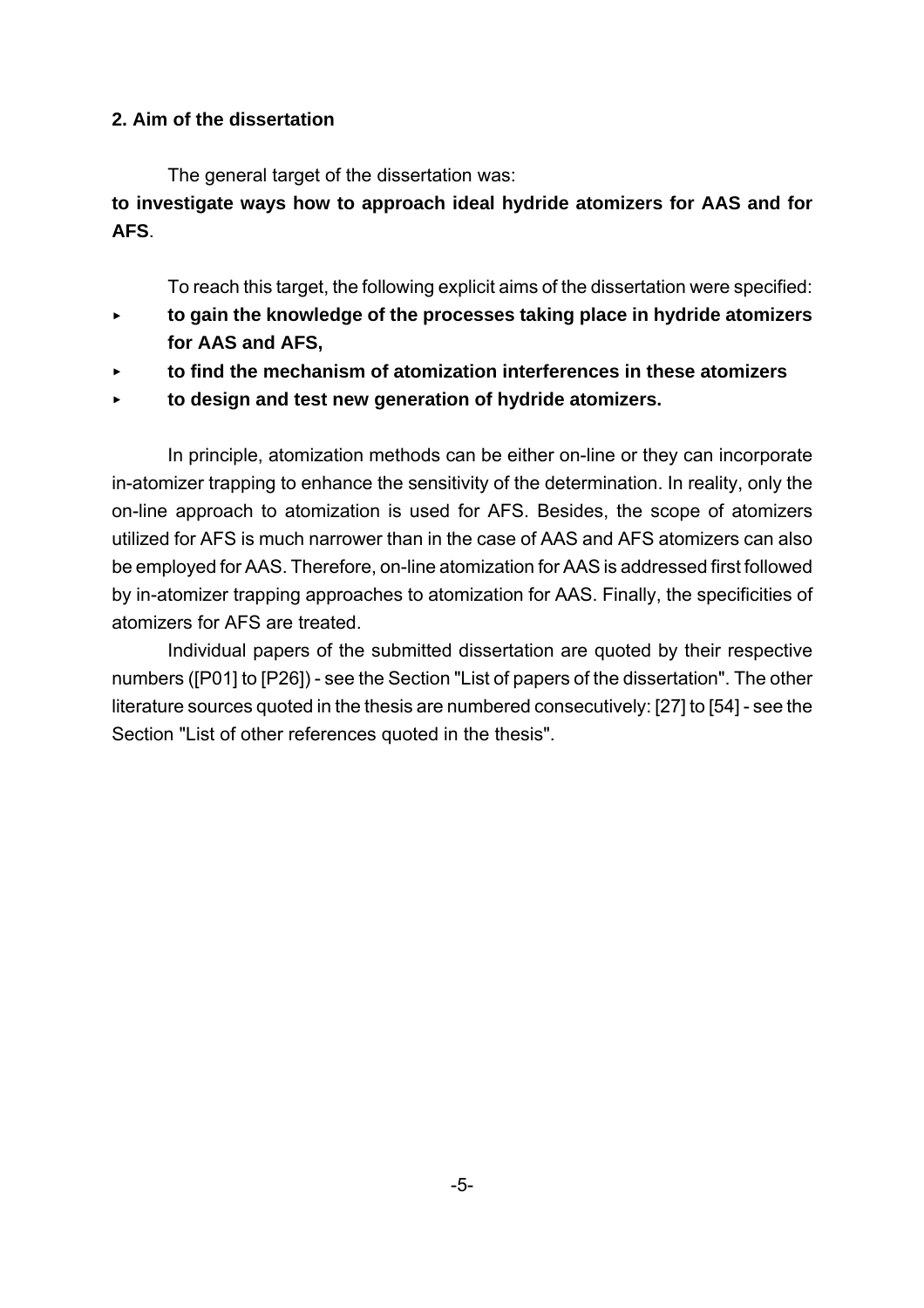#### **3. On-line atomization for AAS**

On-line atomization means that hydride from the hydride generator is immediately introduced to the observation volume of the spectrometer and atomized there. The AAS (or AFS) signal observed is generally time dependent. The temporary value of the signal is proportional to the atomizer sensitivity. The influence of individual atomizer and spectrometer factors on atomizer sensitivity can be illustrated for the case of tubular atomizers in AAS: besides numerical constants, it depends on (i) the atomic absorption coefficient, (ii) atomizer temperature, (iii) atomization efficiency, (iv) total gas flow rate, (v) atomizer dimensions, and (vi) extent of decay of free analyte atoms within the atomizer  $[P4]$   $[P5]$ . The dimension of atomizer sensitivity in AAS is (time mass<sup>-1</sup>). Alternatively, it can be expressed as peak area characteristic mass,  $m<sub>o</sub>$ , defined as analyte mass (delivered to the atomizer) corresponding to integrated absorbance 0.0044 s.

The atomizer sensitivity expresses the atomizer performance. However, the performance of the whole analytical procedure is best expressed by the sensitivity defined by relating peak height to analyte concentration in the sample. This will be further termed "procedure sensitivity". It is controlled by the ability of the hydride generator to completely convert analyte to hydride and to supply generated hydride to the atomizer as fast as possible. It should be underlined that the ability of generator to supply hydride fast is, with the exception of hydride collection methods (cryogenic trapping) [P4], essentially limited: in flow methods of HG [P4] by the maximum feasible sample flow rate and in batch methods by the maximum feasible sample volume and/or tetrahydroborate flow rate.

In any case, the relevant parameter for practical analysis is not sensitivity but LOD. LOD is usually controlled, besides by the procedure sensitivity, by contamination arising in the sample preparation step but also in the process of HG. Disregarding contaminations, which are typically not controlled by the method of hydride generation or atomization actually chosen, LOD is controlled by the ratio of the procedure sensitivity to the measurement noise. The contribution of operating atomizer to the measurement noise will be further termed "atomizer noise".

It can be concluded that any atomizer is characterized by the two essential parameters: atomizer sensitivity and atomizer noise.

In the following, our investigation of individual approaches to on-line atomization will be treated, starting with the most popular conventional quartz tube atomizers. Then miniature flame atomizers will be addressed followed by the multiatomizer which is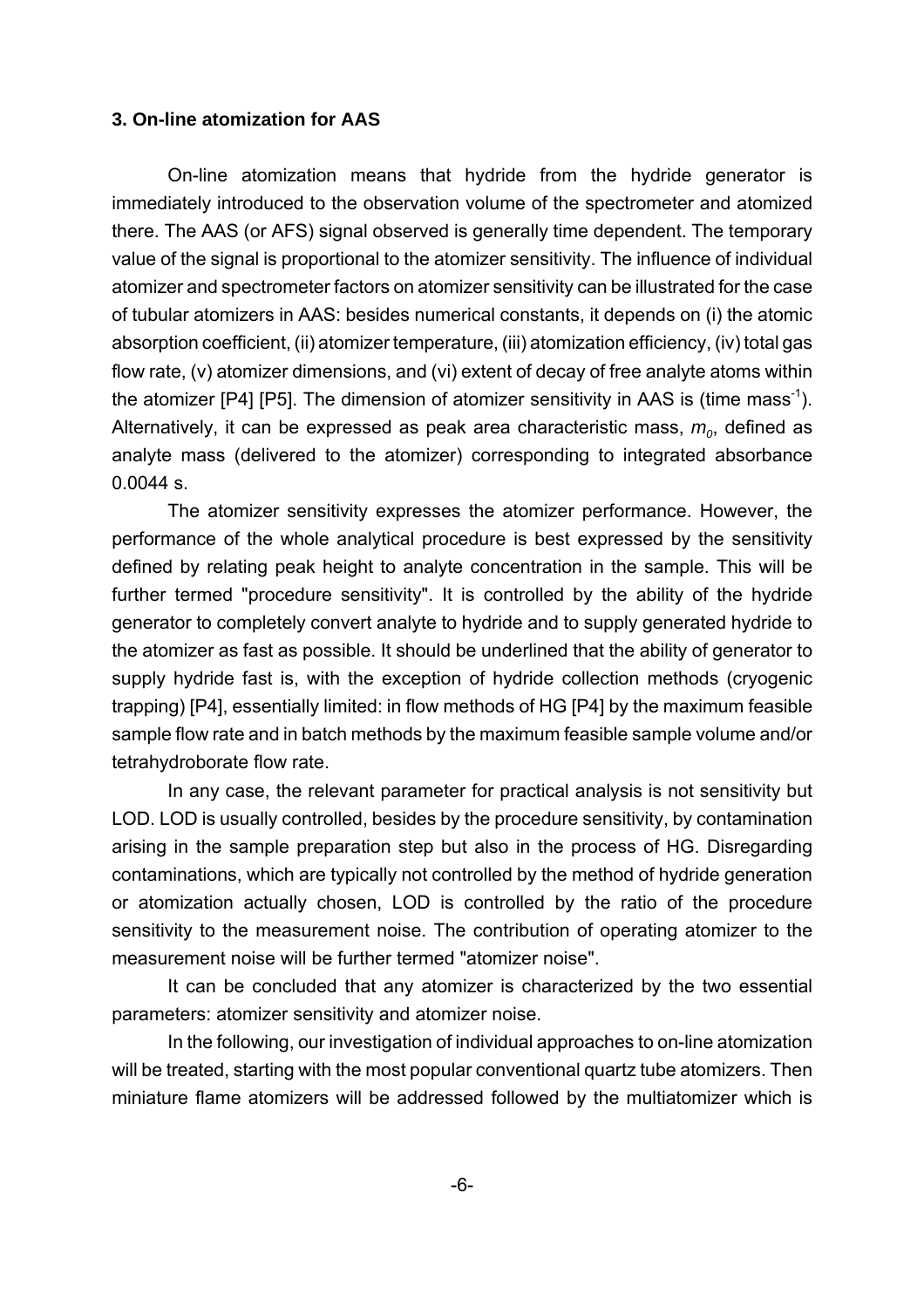actually a hybrid of previous atomizer types. Atomization in a graphite furnace (GF) will be described in the end of this Section.

#### *3.1. Conventional quartz tube atomizers*

Quartz tube atomizers (QTA) are usually T-tubes with the horizontal arm (optical tube) aligned in the optical path of the AAS spectrometer. The central arm of the T-tube serves for delivery of hydrides carried by a flow of gas from a hydride generator. All these QTA will be further termed in this review "conventional QTA" in order to distinguish them from the multiatomizer which is treated in Section 3.5. According to how the oxygen required for optimum atomizer performance (see below) is introduced, conventional QTA can be classified into two basic types: flame-in-tube atomizer (FIT) and conventional externally heated QTA (conventional EHQTA).

Various designs of FIT atomizers have been used [28]. We introduced a convenient design [P1] [P2] [P3] [P5] [P9] [P10] employing a capillary centered in the inlet arm of the T to introduce a small flow of oxygen to the atomizer to support a highly fuel-rich, hydrogen-oxygen diffusion microflame.

 According to our theory [P1] [P2] [P3] [27] [P7] [P8], hydrides are atomized via interaction with hydrogen radicals (H radicals). In the microflame, H radicals are formed by "radical generating" reactions between oxygen and hydrogen.

Outside the hot microflame, H radicals tend to vanish by "terminating" chemical reactions. H radicals therefore form an inhomogeneous cloud with density decreasing with the distance from the hot zone. The cloud size is controlled, under the actual oxygen supply to the microflame, by the rate of H radical terminating reactions. Significant terminating reaction is that with molecular oxygen [P1]. As a result, a cloud of H radicals which is confined to a small volume is fixed at the end of the capillary.

Conventional EHQTAs employ either an electrical resistance device or the acetylene-air flame to heat the optical tube of the atomizer to a temperature between 700 °C and 1100 °C [P3]. At least a small fraction of hydrogen in the atomizer atmosphere is required for hydride atomization. Otherwise no free atoms are observed. Hydrogen is usually present since it is formed by decomposition of tetrahydroborate used for HG. Conventional EHQTAs do not employ a special tube to introduce oxygen but a certain oxygen content in the gas mixture is necessary for achieving optimum sensitivity [P3]. The oxygen demand is usually covered by traces of oxygen always present in sample, reagent solutions and gases [P23]. At the beginning of the hot zone of the atomizer a cloud of H radicals, analogous to that in FITs, is formed by reactions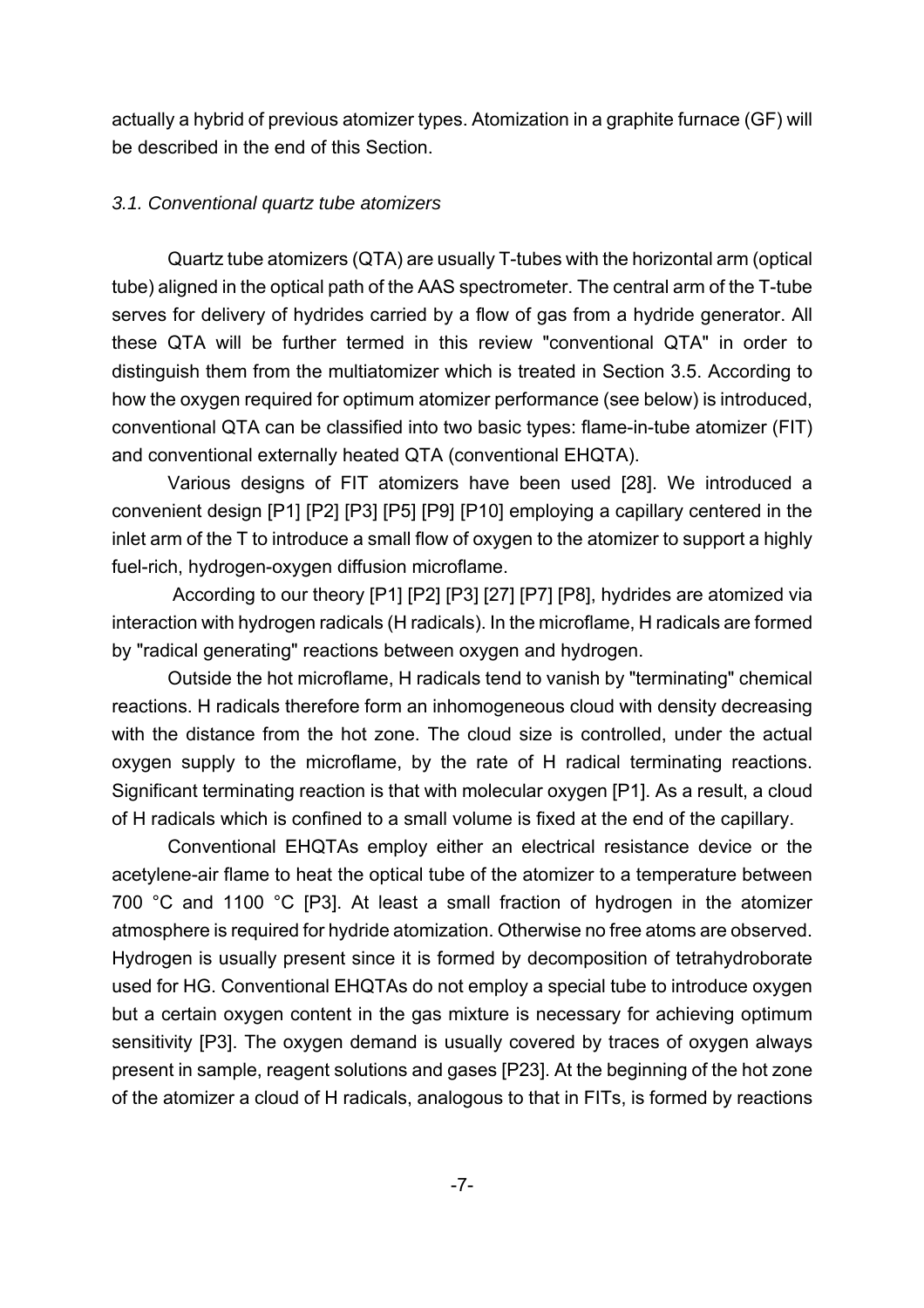between oxygen and hydrogen. The cloud fills only a small portion of the volume of the atomizer [P8].

In both types of conventional QTA, hydride is, under optimum conditions, fully atomized in the cloud by reactions with extremely energetic H radicals. At the optimum oxygen flow rate, the hydride is completely atomized within the H radical cloud [P1]. Free analyte atoms are stable within the H radical cloud, i.e. in the presence of a sufficient excess of H radicals. The same mechanism of hydride atomization in a conventional EHQTA as in a FIT indicates that these two types of conventional QTA are, in principle, identical [P3] [P8].

The analyte free atoms formed in a H radical cloud in a conventional QTA are then transported further into the optical tube of the atomizer. There are two processes removing free analyte atoms from the atomizer optical tube. The first one is mechanical - the forced convection which drives them out by the gas flow. The second removal process is due to chemical reactions of free atoms which are unstable outside the H radical cloud. Therefore the "unprotected" free atoms immediately start to react after leaving the cloud. Under typical analytical conditions, all free atoms disappear before they reach the optical tube ends [P16]. The mechanism of the decay of the free atom population is unclear. At least in the case of Se and As, it has been proven that it was critically influenced by the state of inner atomizer surface [P7] [P10] and that the decay products were removed from the optical tube by the flow of carrier gas [P1] [P2] [P7] [P9]. At high analyte concentrations the decay is dominated by reactions in the free space. Free analyte atom recombination is only the first step of a sequence of reactions leading to a formation of polyatomic species and even particles. The polyatomic species and/or particles might accelerate the decay of the remaining free atoms, perhaps through reactions on the large reaction surface of the particles [P10] [P16] [P18].

The species formed by the decay of free analyte atoms can be reatomized but only by an interaction with H radicals which, in turn, can be formed only in an additional flame or upon introduction of oxygen to the hot atomizer section. Reatomization of once decayed analyte atoms is impossible in the central section of the optical tube of a conventional QTA. It can proceed only when oxygen from the ambient atmosphere can diffuse to the section of the optical tube which is heated to a temperature sufficient to start H-radical generating reactions between hydrogen and oxygen.

#### *3.1.1. Influence of atomization parameters on sensitivity*

The sensitivity of conventional QTA is markedly influenced by several parameters such as oxygen supply, gas flow rate and identity, temperature, optical tube design and state of the inner surface of the optical tube.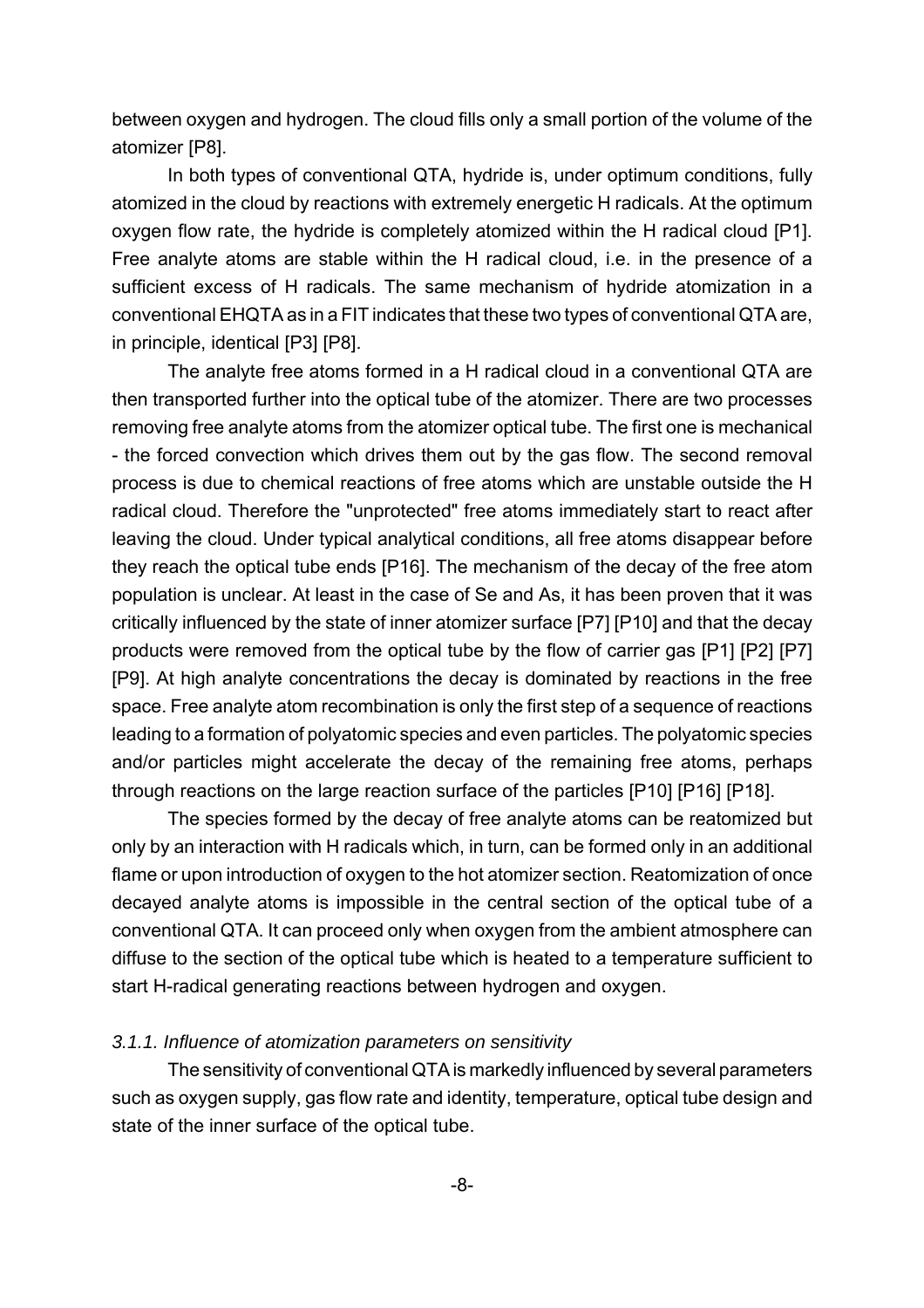Oxygen supply. A certain oxygen supply - oxygen demand - is required for every atomizer. It depends mainly on atomizer temperature and its inner diameter. The demand is extremely low under typical atomization conditions in conventional EHQTAs so that it is usually covered by the oxygen present as contaminant in the system.

Gas flow rate. Generally, sensitivity increases with decreasing the total gas flow rate [P1] [P4] [P5] [P6] [P7] [P9]. However, it is usually not feasible to employ gas flow rates below 50 to 100 ml min<sup>-1</sup>.

Carrier gas identity. Selenium sensitivity in argon or nitrogen was reported higher than in hydrogen [P7]. This can be partially explained by the expected effect of various carrier gases on the atomic absorption coefficient [P6].

Temperature. The optimum atomization temperature does not depend on analyte identity but on the oxygen supply and on atomizer design [P8] [P7].

Optical tube design. Typically, sensitivity increases with increased length and decreased diameter of the atomizer optical tube [P1] [P8]. The sensitivity might be improved by careful optimization of the optical tube dimensions and the tube end design, so that analyte reatomization near the ends could take place: The tube length outside the furnace should be kept as short as possible [P16]. An elongation over 160 mm would not make sense, as no sensitivity increase can be expected [P16]. The narrowest optical tubes tested had 3.5 mm i.d. [P1] [P8]. At any rate, flames burning at the ends of the optical tube should be avoided because they deteriorate LOD, mainly because of a dramatic increase in the atomizer noise level.

Quality of the inner quartz surface. The influence of the surface quality most often manifests itself as a significant difference (in tens %) among the sensitivities observed in individual atomizers of the same design [P9]. A random incidence of "reactive areas" on the inner atomizer surface was suggested [P9] as the explanation of the observed differences in sensitivity. Since sensitivity is controlled by decay of free analyte atoms on the atomizer surface, it could be substantially enhanced by making the surface passive towards free analyte atoms and/or by minimizing access of free atoms to the surface. Passivation of the surface seems to be an extremely difficult task, in particular since various sample components which enter the atomizer may continuously modify the surface [P1].

It should be emphasized that the influence of the individual parameters is not independent of settings of other parameters. Consequently, there is no scientific basis in attempting to pick up optimum values for one of the parameters, e.g. atomization temperature, from the literature and then try to associate it with the given hydride forming element. The most marked illustration is the influence of atomization temperature and oxygen supply in the conventional EHQTA [P8] [P7], discussed above.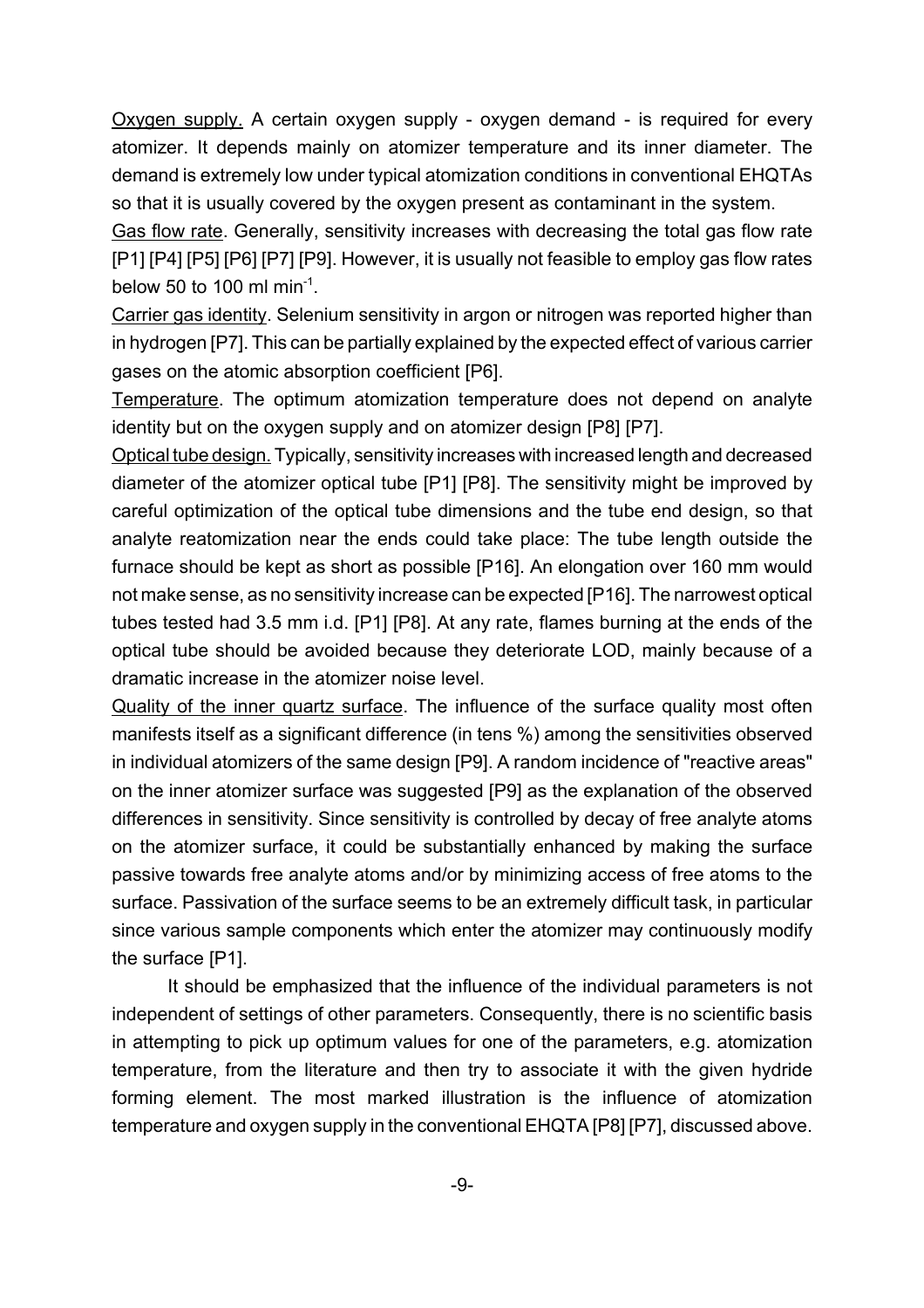A correlation of an optimum value of a parameter with the identity of the given hydride forming element is meaningful only in the case that all the other experimental parameters, except that one which is correlated, are the same for all measurements. This can be realized, in practice, only when performing all the measurements in the same laboratory.

#### *3.1.2. Interferences*

Species transported together with the analyte hydride to any hydride atomizer may be a source of interferences [P2]. Atomization interferences are intimately coupled to the mechanism of hydride atomization and of the fate of free atoms in the observation volume of the atomizer. Considering the mechanism of hydride atomization, two mechanisms of atomization interference could be expected:

- (i) A "radical population" interference occurs when an interferent reduces the H radical population in the radical cloud [P2].
- (ii) An analyte decay interference occurs when an interferent accelerates the decay of free analyte atoms in the atomizer [P2]. Interferent atom recombination leads to the formation of polyatomic species and even particles. They accelerate the decay of the free atoms through reactions on the reactive particle surface. The species formed can be reatomized but only by an interaction with H radicals [P10]. The magnitude of the interference depends on the probability of contact of free analyte atoms with the interferent in the volume of the atomizer.

We studied atomization interferences in conventional QTA extensively [P2] [P10] [P19] [P22] [P23]. The most often reported interferences are those among volatile hydride forming elements [P2] [P10] [P19].

As a model for the interferences in FIT atomizer, interferences in the determination of selenium from As(III), Bi(III), Pb(II), Sb(III), Sn(IV), Te(IV) and also Hg(II) were studied: <sup>75</sup>Se radiotracer was emploved to distinguish atomization interferences from other effects [P2]. Two FIT atomizers, large and small, differing only in horizontal bar dimensions, were employed. The effects due to tin and antimony, which are almost of the same magnitude in both atomizers, were interpreted as radical population interference and the effects due to other elements, which are much more pronounced in the large atomizer, were accounted to analyte decay interference [P2]. A more recent, detailed study of As interference in Se atomization revealed that only the analyte decay interference was significant in FIT [P10].

The resistance of conventional QTA towards atomization interferences is generally poor [P2] [P10] [P19]. In conventional EHQTA, the radical population interference might be more pronounced compared to FIT atomizers. The typical value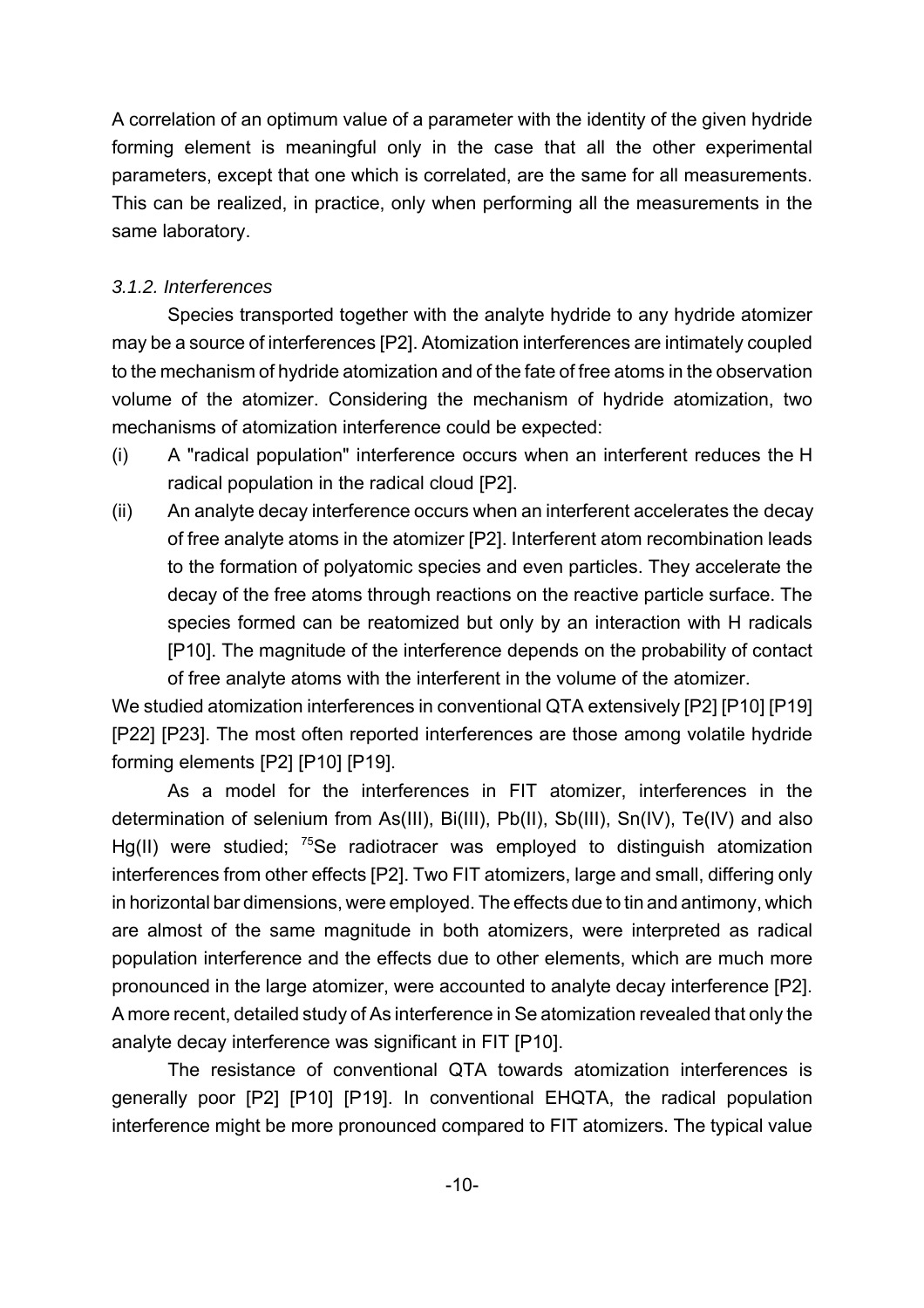of the tolerance limit  $[P2]$  of the interferent concentration is 10 to 40 ng m $I<sup>-1</sup>$   $[P19]$ . The reason is that the oxygen supply, which controls H radical production [P1], can be rather low in conventional EHQTA.

The extent of atomization interferences in conventional QTA can be reduced substantially by optimization of relevant parameters, e.g. by increasing temperature, increasing oxygen supply or total gas flow rate to the atomizer and by making atomizer optical tube shorter and narrower [P1]. The control of these parameters is more feasible with FITs than with conventional EHQTAs. Nevertheless, even in the fully optimized FIT the magnitude of interference is still substantially higher than in other hydride atomizers (see below).

#### *3.1.3. Assessment*

Conventional EHQTAs have always been by far more popular than FITs since all commercial QTA are of this type. Until the mid nineties, conventional QTAs were the most commonly used hydride atomizers for AAS. Since then AAS partially lost its position in favor of other atomic spectrometry methods. At the same time, in-situ trapping in GF became the established atomization approach for AAS so that the number of applications of atomization in conventional QTA decreased significantly. However, conventional QTAs are still frequently employed in laboratories all over the world.

As far as the supply of oxygen is sufficient, hydride is completely atomized in the H radical cloud formed in conventional QTAs. However, the serious disadvantage of the atomizer is the poor resistance to atomization interferences and often unsatisfactory linearity (or even a rollover) of calibration curves [P8] [P16]. This is due to the fact that free atoms can react with other species in the optical tube after leaving the H radical cloud. On the other hand, conventional QTAs provide long residence time of free atoms in the optical path and subsequently very high atomizer sensitivity: we found  $m<sub>o</sub>$ between 8 and 18 pg for As, Se and Sb [P21] [P15] [P19]. Additionally, the atomizer noise is low - it can even be negligible compared to the spectrometer noise. High atomizer sensitivity and low atomizer noise are promising to minimize the LOD as illustrated by the LOD as low as 20 pg  $ml^{-1}$  we estimated for Se determination [P15]. The further advantage of conventional QTA is its low running and investment cost.

#### *3.2. Miniature diffusion flames*

Miniature diffusion flame (MDF) is a standard hydride atomizer for AFS in both commercial and laboratory assembled apparatus. The typical MDF design [P14] [P18]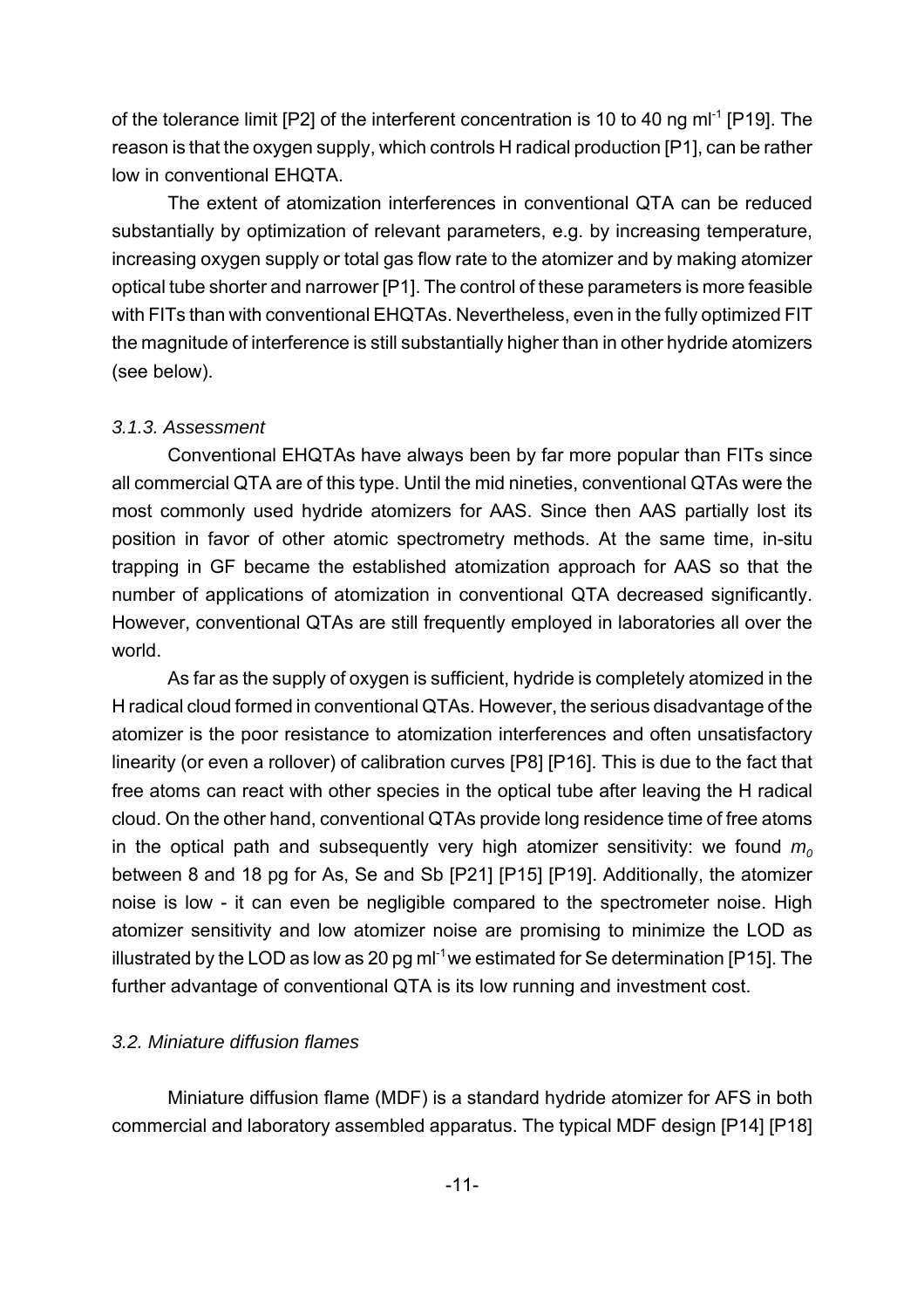[P22] [P23] is very simple - just a vertical quartz tube (support tube) with i.d. typically between 3 and 8 mm as the burner of the argon/hydrogen mixture introduced to the atomizer together with the analyte hydride.

The spatial temperature distribution in the MDF is highly inhomogeneous with temperatures ranging from 150 °C to 1300 °C. The minimum temperature is "inside" the flame, i.e. in the support tube axis close to the top of the tube. The maximum temperature is observed in the outer zones of the flame where the reactions between hydrogen fuel and ambient oxygen actually take place [P14].

H radicals are formed in the outer zone of the flame by the same "radical generating" reactions between oxygen and hydrogen as in the above treated case of conventional QTA. H radicals can thus diffuse to the cooler inner sections of the flame. They can even diffuse as deep as at least 3 mm inside the support tube [P14]. Outside the hot zone of the flame, H radicals tend to vanish by terminating chemical reactions. The main terminating reaction is that with molecular oxygen. In MDF, however, molecular oxygen access to the flame volume is prevented by the hot outer flame shell where oxygen is consumed. This is an efficient shield preventing loss of H radicals inside the flame. Consequently, the whole flame volume contains a high concentration of H radicals [P14].

The distribution of free atoms created in MDF is controlled by the atomization of the analyte hydride, by physical processes and by chemical reactions of the free atoms. Even the maximum temperature in MDF is too low to expect a measurable fraction of free atoms in a thermodynamic equilibrium [P20]. The mechanism of hydride atomization is analogous to that in conventional QTA: by analyte interaction with H radicals. Because of the high H radical population within the flame volume of the MDF atomizer, hydride is already fully atomized when passing the atomizer top. The "chemical" removal of free atoms proceeds analogously as the above treated removal of H radicals: via an interaction with molecular oxygen [P12]. Consequently, the outer flame shell where molecular oxygen is consumed prevents also loss of free atoms by chemical reactions with molecular oxygen within the flame. Even if free analyte atoms reacted by another mechanism the formed molecular species should be expected to be reatomized by the interaction with the vast excess of H radicals.

In summary, analyte is present exclusively in the free atom form within the whole flame volume. The free atom distribution is controlled rather by the physical processes than by the loss of free atoms by chemical reactions. Free atoms are isolated from oxygen by the hot outer shell of the flame.

Sensitivity in MDF is influenced mainly by total flow rate of the argon/hydrogen mixture [P12] and by the hydrogen fraction in the mixture. The mixture flow rate has two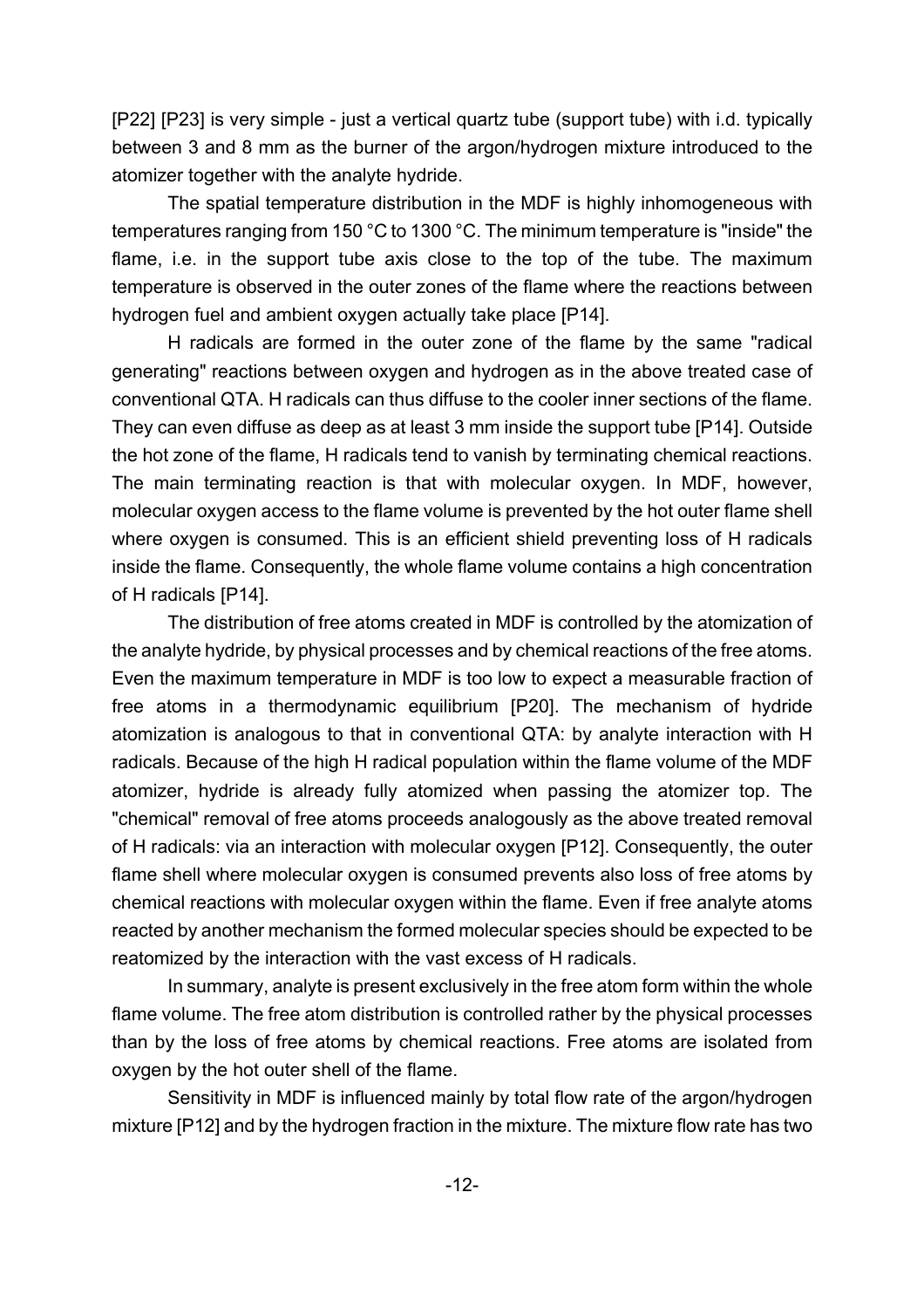contradictory effects: the beneficial influence is that it provides better shielding and therefore better protects free atoms from loss due to chemical reactions. The detrimental influence of increasing the flow rate is the dilution of free atoms which inevitably reduces sensitivity. Consequently, the optimum gas flow rate is a compromise between shielding and dilution [P14]. Typical sensitivity  $(m_0)$  for selenium is around 0.5 ng [P10] [50]. Arsenic yields a similar sensitivity as selenium [P22].

#### *3.2.1. Interferences*

In general, the resistance of MDF towards atomization interferences is excellent. For example, the tolerance limit for As interference to Se determination is 70  $\mu$ g m $l^{-1}$  three orders of magnitude better than compared with the conventional QTA [P10]. The high population of H radicals within the whole flame, i.e. within the whole observation volume accounts for the extremely high resistance of MDF against atomization interferences [P10].

Another species besides hydrides which can be expected to be present in analyzed samples and which is a potential source of interferences is molecular oxygen [P22] [P23]. The magnitude of oxygen interference is dramatically dependent on the analyte element; the tolerance limit of oxygen concentration in antimony determination is as low as 20  $\mu$  l  $1<sup>1</sup>$  in the gas mixture reaching the atomizer [P23]. The oxygen interference, however, is rather a potential nuisance than a real problem - in fact it has not been reported in routine analysis. The reason could be that the influence of oxygen contamination on the signal does not manifest itself as interference when the oxygen concentration in samples and in standards is equal. Anyway, the influence of oxygen contamination of the gas mixture reaching the atomizer should be completely prevented by removing it by reaction with hydrogen in externally heated support atomizer tube.

#### *3.2.2. Assessment*

MDF provides very efficient analyte atomization and, in contrast to conventional QTA, there are virtually no reactions of free atoms in the observed volume. Atomization interferences are negligible. The atomizer sensitivity corresponds to the short optical path within the observation volume and to the relatively high gas flow rate. The atomizer noise is insignificant compared to the spectrometer noise of AAS instruments. MDF is particularly user-friendly since it provides excellent long-term signal stability and it is extremely cheap both in investment and in running costs. In summary, the only reason why MDF cannot be considered to be an ideal hydride atomizer is the relatively low atomizer sensitivity and, subsequently, high LOD - both are about 30 to 60 times worse than in conventional QTA.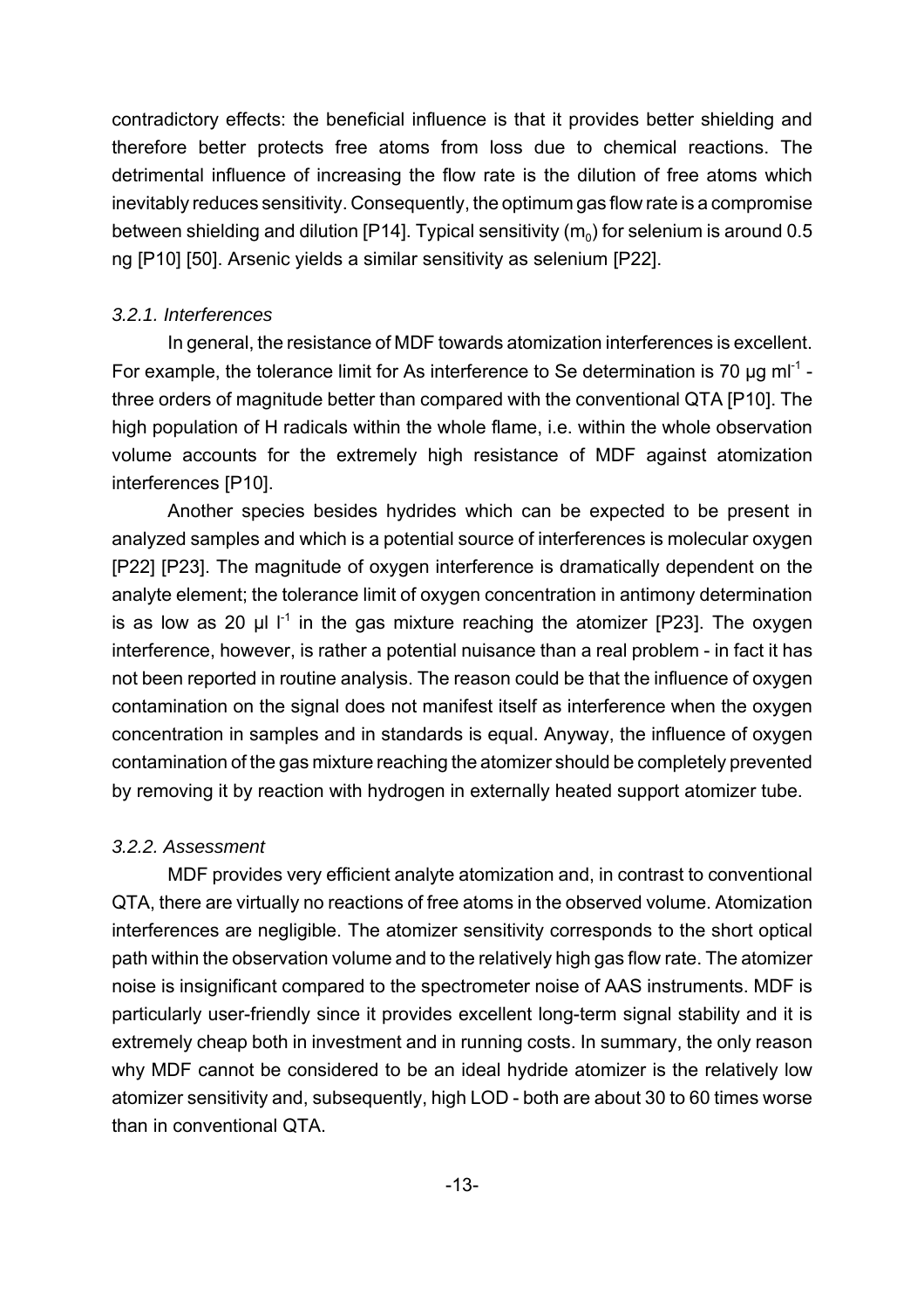In spite of that, MDF is currently only rarely employed to atomize hydrides for AAS but it is almost exclusively used for AFS detection. This will be discussed below.

#### *3.3. Flame-in-gas-shield atomizer*

We developed this atomizer (FIGS) [P12] for AFS but it can be used for AAS as well. It makes use of an argon shielded, highly fuel-rich hydrogen oxygen microflame, which is identical to that employed in the FIT atomizer, but burns in a gas shield instead of inside a quartz tube. The core of the atomizer is identical to the MDF: it is the same quartz support tube with the inlet of the mixture of hydrogen and argon containing the hydride. Also the same mixture flow rate as for MDF is typically employed. In contrast to the MDF, there is a capillary, i.d. 0.5 to 0.8 mm, centered inside the quartz support tube. It serves to introduce a very small flow of oxygen. At the end of the capillary oxygen burns in the excess of hydrogen to form the microflame. The observation volume above the top of the support tube must be protected from the ambient atmosphere by a laminar flow of argon provided by a simple shielding unit [P12] [P17] [P22] [P23] [P18].

The relevant oxygen supply rates yielding analytically useful signals are between 1.8 and 10 ml min-1. The size of the flame is controlled by the oxygen supply. Because the microflame is identical to that employed in the FIT atomizer the temperature distributions in the FIGS and FIT atomizers are similar [P17]. The formation of a small cloud of H radicals fixed at the end of the capillary as well as hydride atomization in the cloud proceeds exactly as in the case of the FIT described above. The H radical cloud extends to the radial coordinate close to the edge of the atomizer tube [P17].

The distribution of free atoms created in FIGS is, in principle, controlled by the same processes as for MDF: by atomization of the analyte hydride, by physical processes and by chemical reactions of the free atoms. In the case of FIGS, the relevant chemical reaction of free atoms is with molecular oxygen transported from the ambient atmosphere by local turbulences to the column of free atoms through the protective argon flow produced by the shielding unit. Even small amounts of oxygen penetrating through the shield flow can be responsible for the observed disappearance of free selenium atoms [P17]. Consequently, free analyte atoms form a cone narrowing with increasing observation height. This is reflected in a decrease of the AAS signals with the observation height [P22].

The main parameter controlling sensitivity is the total flow rate of the argon/hydrogen mixture. In contrast to MDF, the isolation of free atoms from ambient oxygen molecules is not by the hot outer shell of the flame but by the independently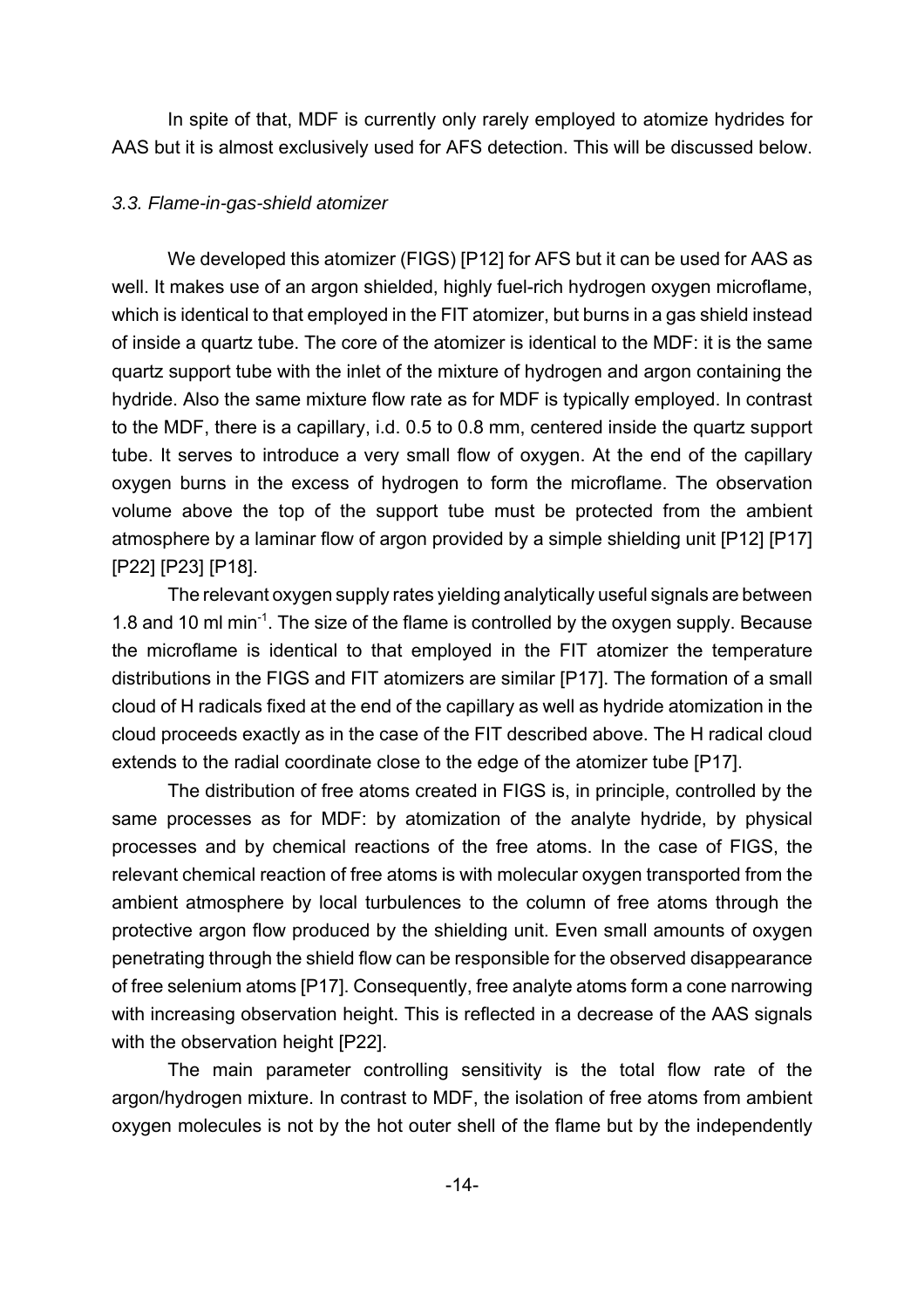controlled shield gas flow which does not dilute free atoms. In principle, this makes it possible to achieve substantially higher atomizer sensitivity than with MDF since the FIGS sensitivity steadily increases with decreasing argon/hydrogen mixture flow rate [P12].

#### *3.3.1. Interferences*

The magnitude of interferences in FIGS is controlled by the distance between the atomization and detection zones. The best tolerance to interferents, comparable with that in the miniature diffusion flame, was obtained for the minimum distance of the zones [P10]. The extent of interference is also lower for higher flow rates of oxygen to the capillary.

Regarding the oxygen interference, it can be observed when the gas introduced to the atomizer contains even less than 15  $\mu$ l l<sup>-1</sup> oxygen [P23]. Analogous to the case of MDF, the magnitude of oxygen interference is controlled by the identity of the analyte element [P22] [P23].

## *3.3.2. Comparison of performance with miniature diffusion flames*

There are three fundamental functions controlling performance of both atomizers: (i) production of H radicals, (ii) isolation of free atoms from ambient oxygen molecules and (iii) dilution of analyte in the observation volume. In MDF, all these three functions are controlled by a single parameter: by the flow rate of the argon/hydrogen mixture [P14]. In contrast, all the three functions are controlled independently in FIGS [P12] [P17]: production of H radicals by the flow rate of oxygen to the microflame, isolation of free atoms is controlled by the flow rate of shielding argon and dilution of analyte is controlled by the flow rate of the carrier gas.

In summary, the shield unit makes the experimental arrangement of the FIGS atomizer more complex. Also the operation of FIGS is more complicated since the flow rates of oxygen to the microflame and of the protective argon must be optimized. On the other hand, FIGS is much more flexible because of the independent control of population of H radicals, shielding and analyte dilution. A further advantage of FIGS is that better sensitivity can be achieved. Additionally, FIGS offers a much higher potential in terms of miniaturization.

#### *3.4. Flame-in-flame atomizer*

The flame-in-flame atomizer (FIF) is actually a modification of FIGS in which the protecting shielding flow of Ar is replaced by the diffusion flame.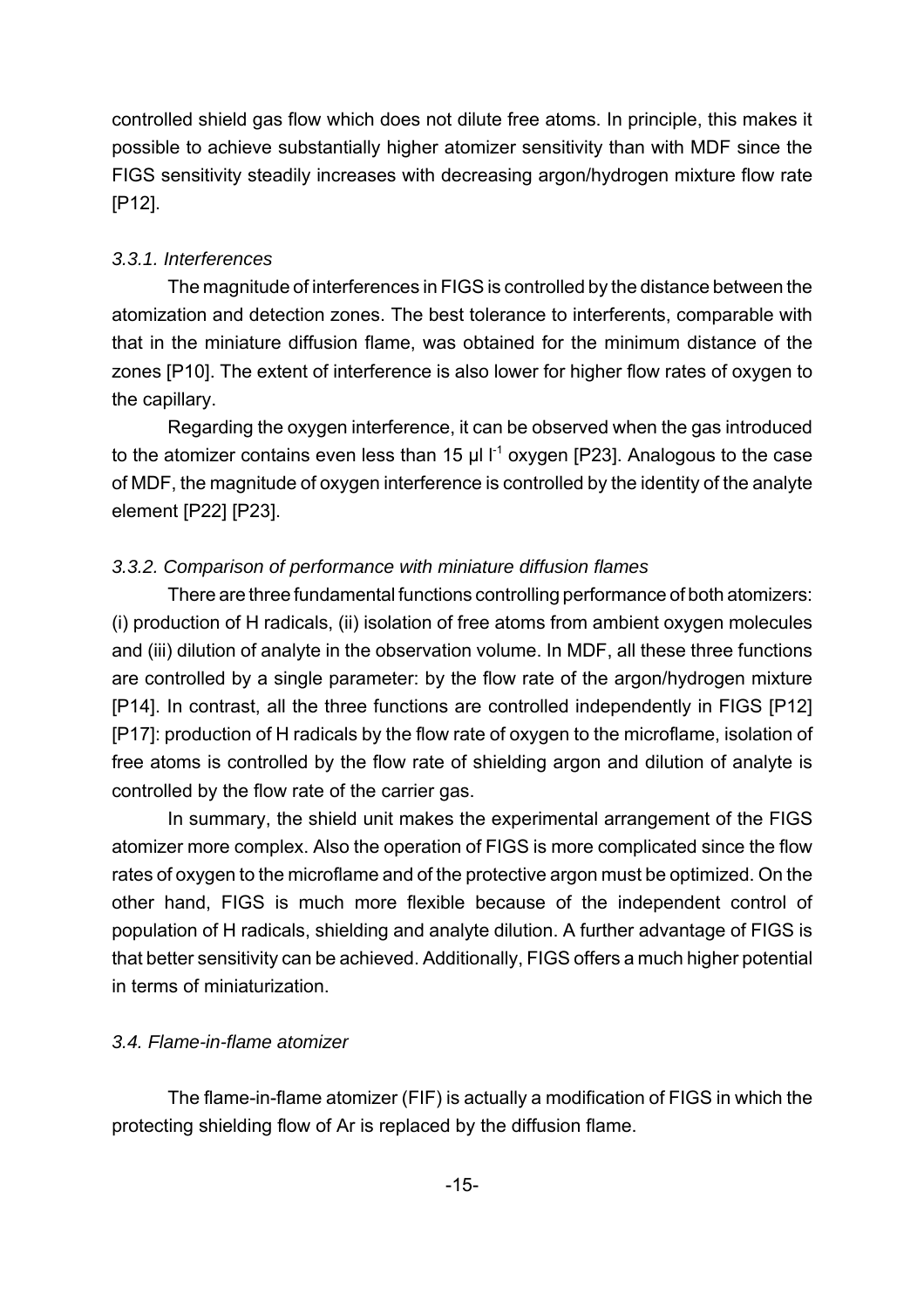There is the same hot zone in the FIF atomizer as in the case of FIGS under the same oxygen supply rate combined with the hot zone of the diffusion flame. At high oxygen supply rate both hot zones or, at least, both their respective H radical clouds can merge. The population of free analyte atoms formed in the H radical cloud of FIGS can decay outside the cloud to form non-atomic analyte species. These species can be reatomized in the H radical cloud of the diffusion flame [P22]. The higher concentration of H radicals than either in FIGS or in MDF brings further improvement in the resistance of FIF towards all kinds of atomization interferences [P23].

#### *3.5. Multiatomizer*

The only disadvantage of MDF is short residence time of free atoms in the optical path resulting in low sensitivity. Otherwise its performance is excellent due to the fact that analyte is in permanent interaction with H radicals. In contrast, conventional QTA provide a long residence time of free atoms in the optical path and subsequently very high sensitivity but otherwise its performance is poor because free atoms can react with other species in the optical tube after leaving the H radical cloud which fills only a small portion of the atomizer observation volume. Hence, a combination of MDF and conventional QTA made in such a way as to retain the advantages and remove the disadvantages of both these atomizers should result in an ideal hydride atomizer. The solution seems to be straightforward: to fill the whole volume of a QTA optical tube with H radicals. In this manner, the analyte would be maintained in the free atomic state by a permanent interaction with H radicals (as in MDF) along the whole length of the optical tube.

This is the idea behind the multiple microflame QTA (multiatomizer), which we designed to overcome disadvantages of conventional QTA. The multiatomizer is similar to the conventional QTA. The only difference is that the heated horizontal arm of the multiatomizer has double walls so that it is formed by two concentric tubes: inner (optical) and outer tube. The wall between both tubes of the horizontal arm is punctured over its length by multiple tiny orifices. The purpose of the cavity between the two tubes is to dose air, typically at the flow rate of around 25 to 35 ml min<sup>-1</sup>, through the orifices to the inside of the optical tube [P15] [P19]. A much higher fraction of the optical inner volume in multiatomizer is filled by H radicals than in conventional QTA. This is reflected in the elimination of curvature of the calibration curves and one to two orders of magnitude better resistance against interferences than the conventional QTA [P15] [P19].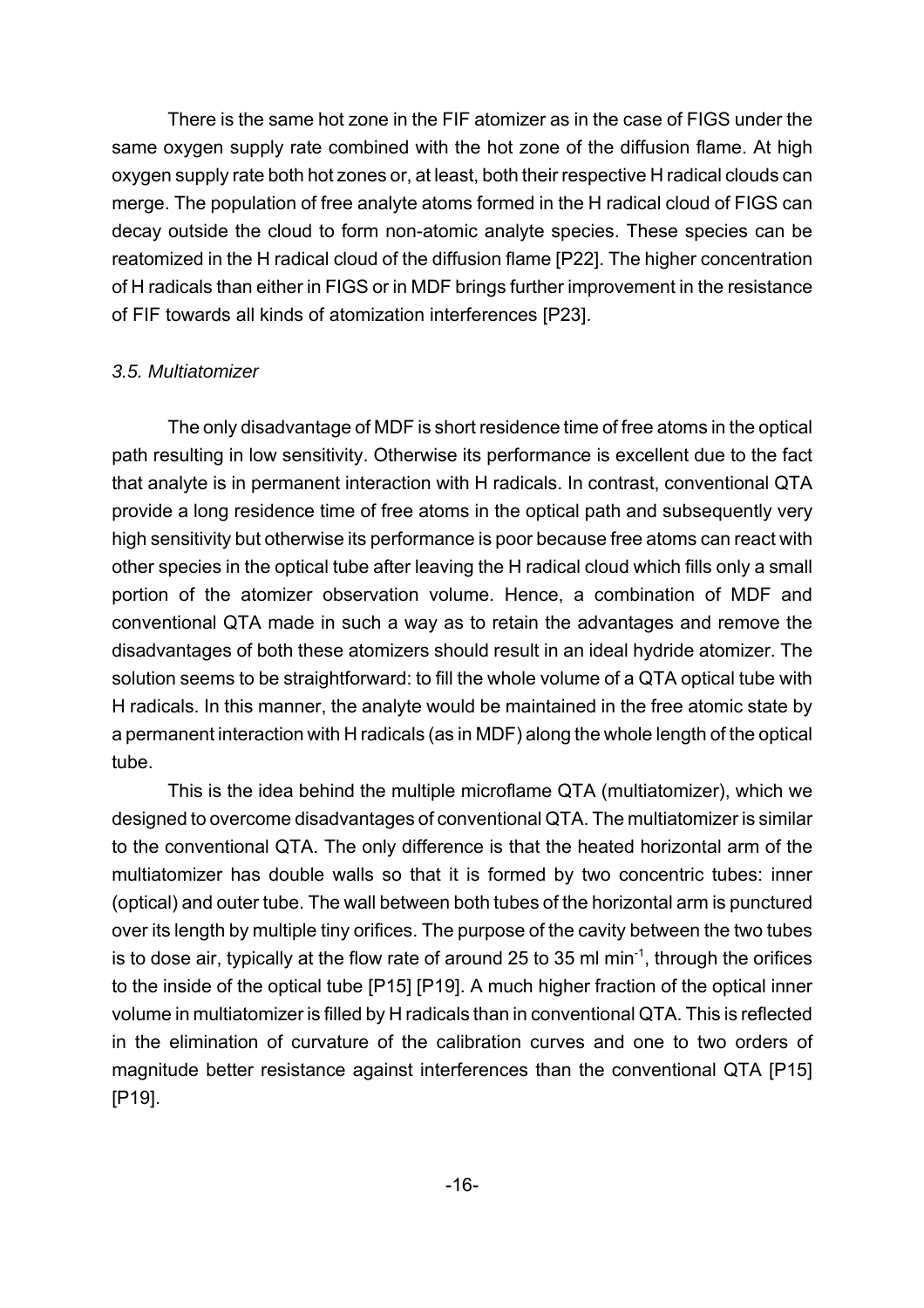In principle, the sensitivity of a multiatomizer should be influenced by the relevant experimental parameters such as total gas flow rate and identity, temperature, optical tube size and state of the inner surface of the optical tube in the same way as was discussed above for conventional QTA. However, the experimental evidence is lacking because of the limited number of reports published so far on applications of the multiatomizer [P15] [P21] [P24] [P25] [P26] [P19] [34] [35] [31] [32]. The sensitivity estimated under identical experimental parameters in multiatomizer is within 10 % of that in conventional QTA with virtually the same optical tube size. Also LOD does not change appreciably after replacement of a conventional QTA by a multiatomizer of similar optical tube size [P15] [P19].

To summarize, the multiatomizer provides a substantially better performance than conventional QTA - it retains the most important advantage of conventional QTA (without having any additional requirements with respect to either the heating device or to the hydride generator): the high sensitivity, and substantially ameliorates its fundamental disadvantages - the poor resistance to atomization interferences and unsatisfactory linearity of calibration curves [P15] [P19].

#### *3.6. Graphite furnaces*

On-line atomization in a GF employs the direct introduction of generated hydride to the furnace preheated to the atomization temperature. The proper choice of the interface between the hydride generator and the injection hole of the GF is of critical importance since it must withstand the atomization temperature and hydride losses must be avoided. In the course of our investigation of on-line atomization of hydrides in GF [P5] [P11] [P20], we tested several materials for the interface. Boronitride appeared to be a very convenient material. Also hydride losses were avoided when using boronitride tubing for the interface [P11] [P20].

According to our more recent study of atomization of arsine and selenium hydride in a transversely heated GF [P20], the mechanism of hydride atomization at temperatures between 600 °C and 1100 °C is analogous to that in conventional QTA. Se sensitivity expressed as  $m_0$  for atomization at temperature 900 °C under carrier Ar flow rate of 90 ml min<sup>-1</sup> was 49 pg [P20]. The lower sensitivity than in conventional QTA is due to the short length of GF. At higher temperatures, the thermal atomization also plays a role and the analytes studied approach complete atomization at temperatures around 2000 °C. The sensitivity is thus independent of oxygen and hydrogen supply to the atomizer. The observed Se sensitivity (1800 °C, Ar flow rate 90 ml min<sup>-1</sup>) was  $(m_0)$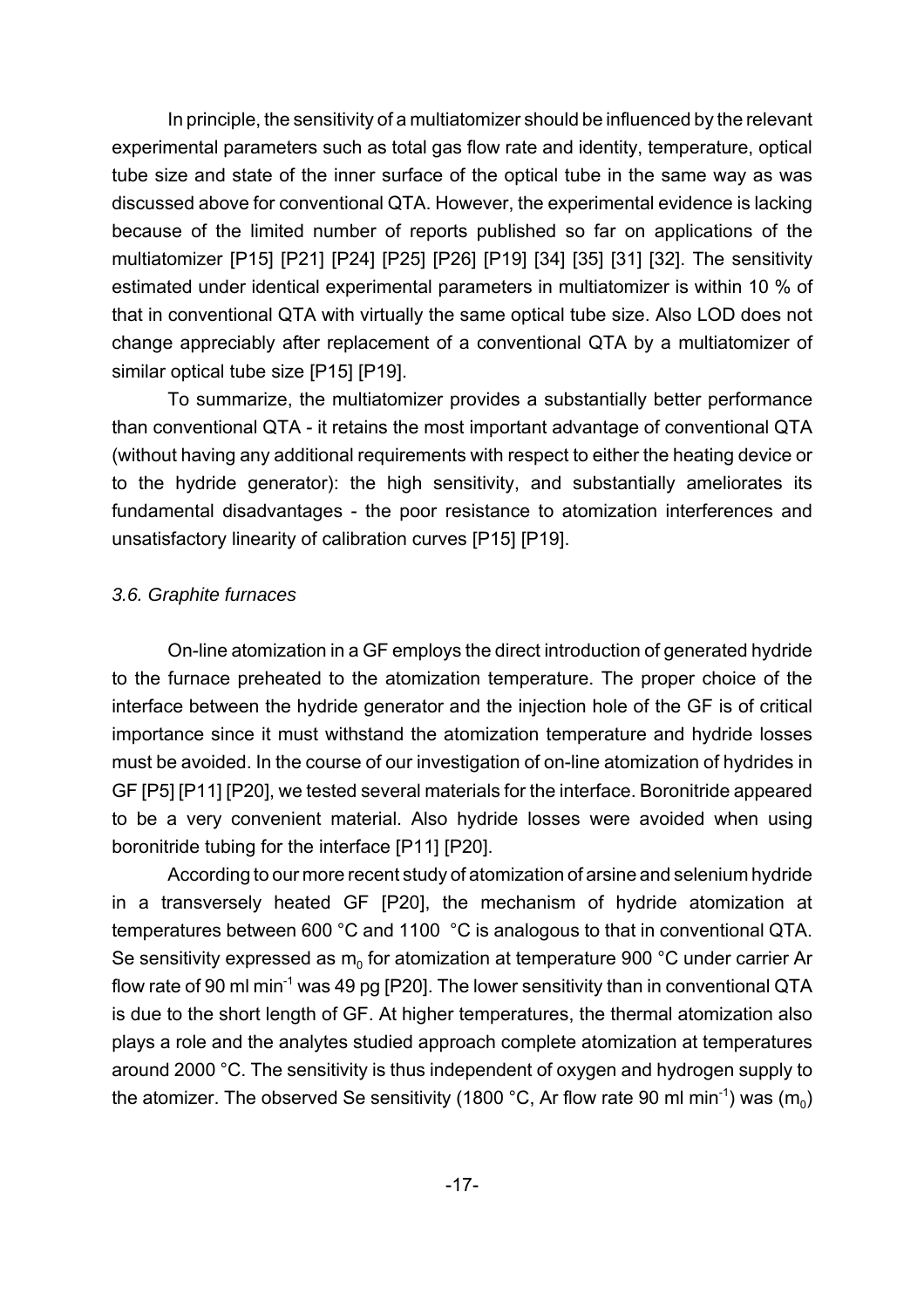55 pg [P20]. The lower sensitivity compared to that yielded by liquid sample injection is due to the Ar flow accelerating removal of free atoms out of the furnace.

The extent of interference was approximately ten times lower than in conventional QTA under exactly the same gas flow rates and temperature. However, when increasing atomization temperature from 900 °C to 1800 °C magnitude of the arsine interference on selenium determination decreases by one order of magnitude [P20].

In conclusion, on-line atomization in GF provides lower sensitivity but better tolerance to atomization interferences, especially at high atomization temperatures, than conventional QTA. This approach to hydride atomization could be convenient for laboratories not equipped for atomization in quartz tubes.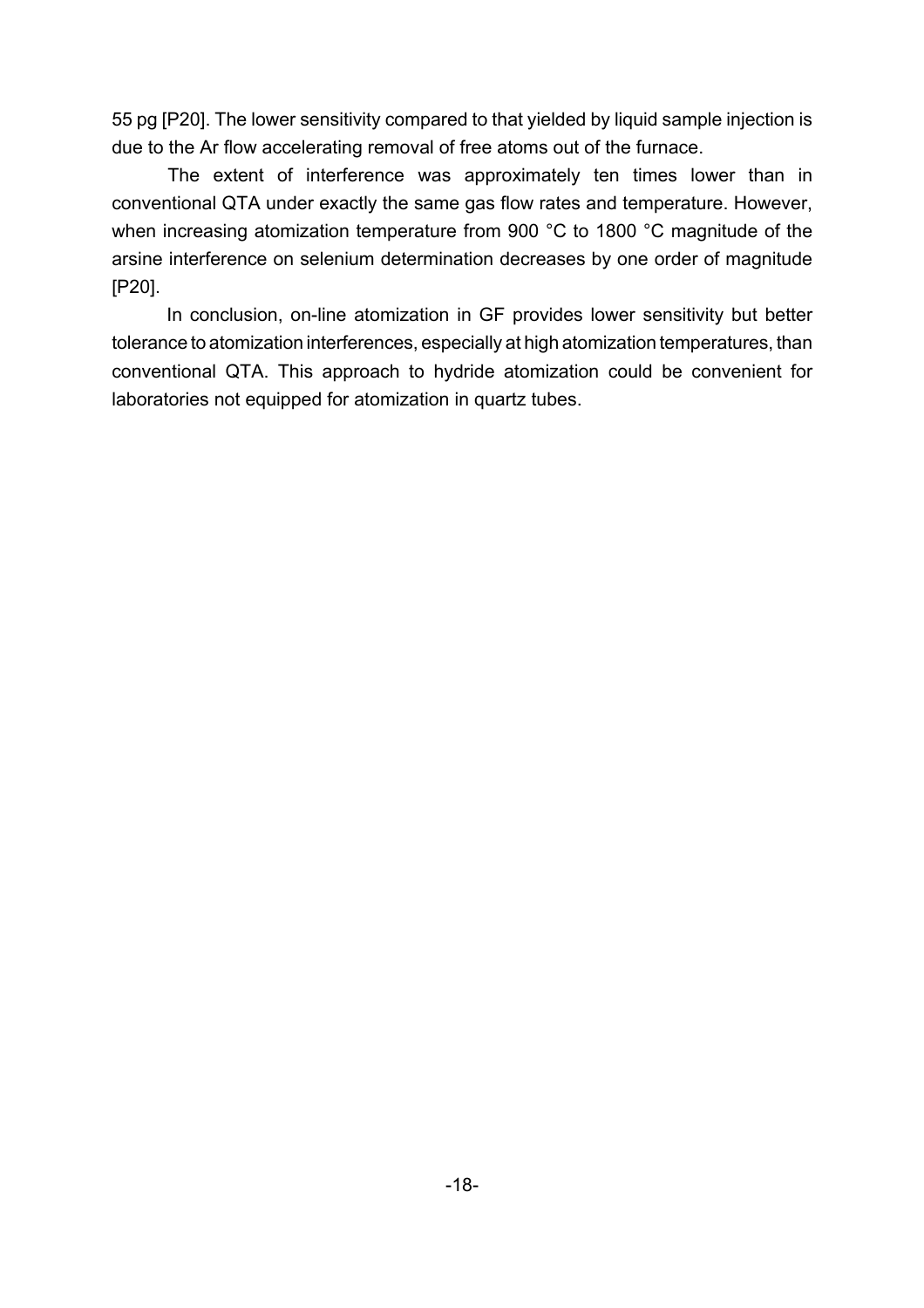#### **4. In-atomizer trapping AAS**

One of the inherent advantages of generation of volatile forms of analyte for analytical atomic spectrometry is that the analyte can be easily preconcentrated either in a special collection device or directly in the atomizer. In-atomizer trapping is the most convenient way of analyte collection. Until recently, the only widely used approach to in-atomizer trapping was in-situ trapping in GF but then procedures based on trapping on quartz surfaces emerged. Both these approaches to in-atomizer trapping will be treated in the respective Sections below.

The procedure of in-atomizer trapping consists of two steps: (i) trapping and (ii) volatilization/atomization. In the first step, the volatile analyte compound carried from a generator is trapped in the atomizer until its evolution is completed. For the optimum performance of the method it is highly desirable to trap the generated hydride completely. In the second step, the trapped analyte is volatilized and atomized within typically less than 1 s.

There is a substantial difference compared to on-line atomization: the procedure sensitivity is no longer limited by the performance of the hydride generator. It is controlled by the atomizer performance (i.e. by the atomizer sensitivity, by the trapping efficiency and by the ability of the atomizer to volatilize and atomize the analyte efficiently and as fast as possible) and, mainly, it is directly proportional to the sample volume. Since the sample volume can be, in principle, very large, in-atomizer trapping significantly enhances the procedure sensitivity. In addition, in-atomizer trapping eliminates the effect of the generation kinetics and of surges in gas flow on the signal shape. In-atomizer trapping could also be an effective tool for reducing interferences in the liquid phase by sample dilution or by slower addition of the reducing agent [28]. The reason is that the collection allows the dilution or the slower addition without reducing the procedure sensitivity.

#### *4.1. In-situ trapping in graphite furnaces*

 In-situ trapping in GF is the most popular approach to the in-atomizer trapping. Since the mid nineties it has become, together with conventional QTA, the most commonly used hydride atomizers for AAS. In recent years, it seems to be partially losing its position in favor of other atomic spectrometry methods, however, in-situ trapping in GF is still one of the most popular atomization methods for all analytically important hydrides. Metal treated surfaces of the GF have been almost exclusively employed in the last decade.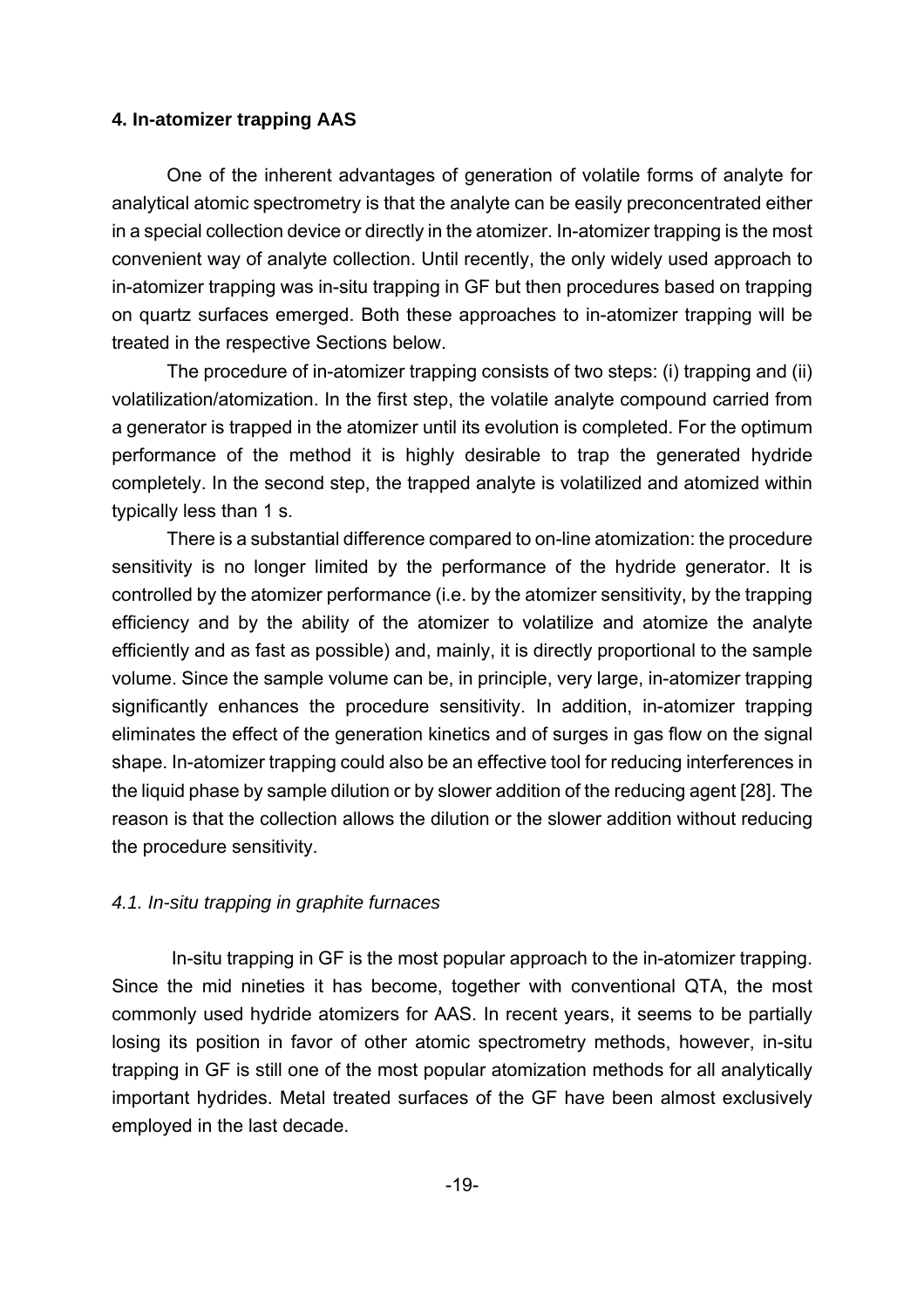In the first step of the procedure of in-situ trapping in GF, the atomizer is usually heated to ca. 200 - 600 °C to trap the analyte hydride carried from a generator. In the second step, the trapped analyte is volatilized and atomized at temperatures generally >2000 °C. Obviously, hydride should be introduced to the furnace in a manner ensuring minimum losses and permitting convenient operation. Geometry and quality of inner graphite surface, trapping temperature and flow rate of the carrier gas are the critical experimental parameters. It should be emphasized that they are interrelated which cause confusion when evaluating a single parameter, for example the trapping temperature, without taking into account all the other parameters [P13].

The most convenient and presently almost exclusively used interface between the hydride generator and graphite furnace is a capillary, most often of quartz, inserted through the sampling port of the furnace [28]. After hydride evolution from the generator is complete, the capillary is removed and the volatilization/atomization may be launched.

The trapping efficiency is a critical parameter for the performance of the method. The trapping efficiency for a given analyte obviously depends on furnace design, modification of the surface where trapping takes place (graphite tube wall or platform), trapping temperature and the carrier gas flow rate [P13]. The most accurate estimate of the trapping efficiency can be achieved by the application of radiotracers. We performed a radiotracer study of selenium hydride, arsine and stibine trapping in the transversely heated GF with a palladium modified surface. It provided convincing proof that the trapping is complete when performed under optimized conditions. The optimum conditions for selenium hydride are reached for a broad range of Pd modifier mass, trapping temperature, carrier gas flow rate and the injection capillary distance from the platform surface [P13].

Because in-situ trapping in GF involves analyte collection it significantly enhances the procedure sensitivity. The atomizer noise is low. Consequently, very low LODs can be achieved. The resistance of in-situ trapping in GF towards interferences is reasonably good. In-situ trapping in GF is a mature method well established in various applications. It is important that it can be easily automated. These are the reasons to rank in-situ trapping in GF as the currently most convenient approach to hydride atomization for AAS.

#### *4.2. Trapping in a quartz tube - atomization in quartz tube atomizers*

Another promising approach to in-atomizer trapping is to collect hydride in a quartz tube which can be, in principle, integrated with a quartz tube atomizer.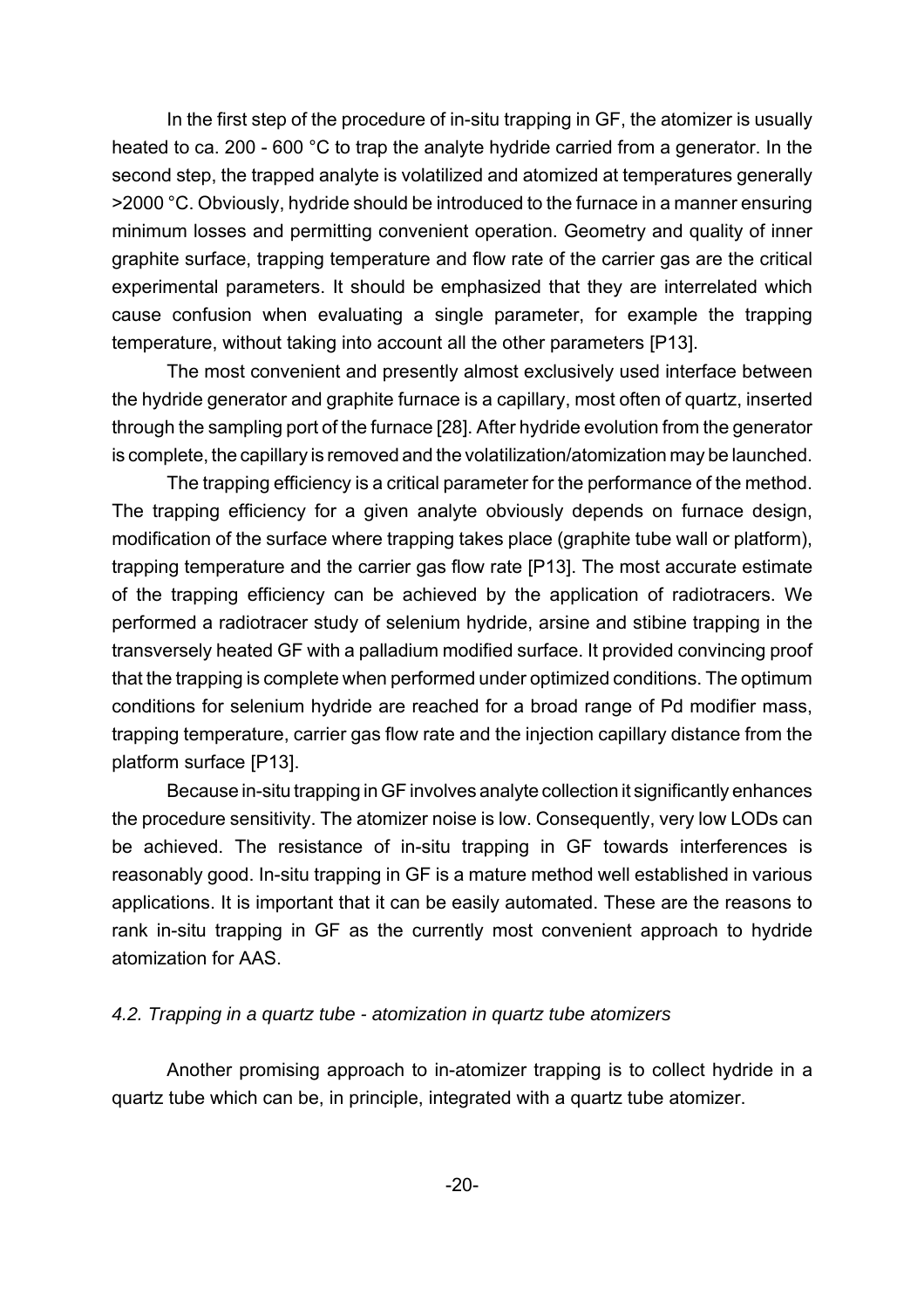A successful trapping of  $PbH_4$  in a bare quartz tube trap with subsequent volatilization and atomization in the conventional EHQTA was announced in 2002 [51]. However, this approach does not necessarily have to work for the most important hydrides. The reason is that the traces of molecular oxygen, required for atomization of analytes such as As, Sb, Se, etc. in the optical tube (see the discussion of the atomization mechanism in quartz tube atomizers above), are consumed in the heated trap by reactions with hydrogen. Therefore the analyte forms volatilized in the second step of the procedure from the trap are not atomized in the optical tube of the conventional EHQTA. The signal observed is thus only due to free atoms formed in the trap which can partially or even completely decay before reaching the optical tube.

To enable the atomization of antimony species volatilized from the quartz trap, we replaced the conventional EHQTA by a multiatomizer [P21]. Even though the interfacing of the quartz trap with the multiatomizer [P21] resulted in a LOD of 3.9 pg ml  $<sup>1</sup>$  antimony, the performance of the method was not optimal - the efficiency of trapping</sup> and volatilization was only 65 %.

 Our subsequent experiments [P26] indicated that the most serious reason for the uncomplete trapping/volatilization were analyte losses in the trapping step which were unavoidable in the presence of hydrogen developed in hydride generator. The simplest way to remove hydrogen was to burn it out in a stoichiometric excess of oxygen. The other imperative for the trap and atomizer experimental setup is to minimize temperature gradients between the heated trap and atomizer. To conform to these requirements a trap-and-atomizer device was designed, which is actually the multiatomizer described above with its inlet arm modified to serve as the trap and to accommodate the oxygen delivery capillary employed for burning out hydrogen [P26]. The capillary setup of the device makes it possible to fix the  $H_2/O_2$  flame at the end of the oxygen delivery capillary during the trapping step. Consequently, there is certain length of the inlet arm between the flame and the optical tube providing the "hydrogen free" atmosphere. This inlet arm section thus serves as an efficient trap since under oxygen excess the analyte hydrides are converted to oxides which are retained at the trap due to interaction with the quartz surface. To volatilize and atomize trapped analyte species, the inlet arm heating is changed to the actual volatilization temperature and the oxygen flow is replaced by a flow of hydrogen. At the elevated quartz surface temperature and under the hydrogen excess the trapped analyte species are volatilized and transported to the optical arm of the multiatomizer to be atomized there [P26].

The efficiency of trapping and volatilization found with this trap-and-atomizer device for As, Bi, Sb and Se, respectively, was 50 % [P26], 100 % [33], 100 % [33] and 70 % [P26]. The procedures are fairly robust even for As and Se [P26] indicating the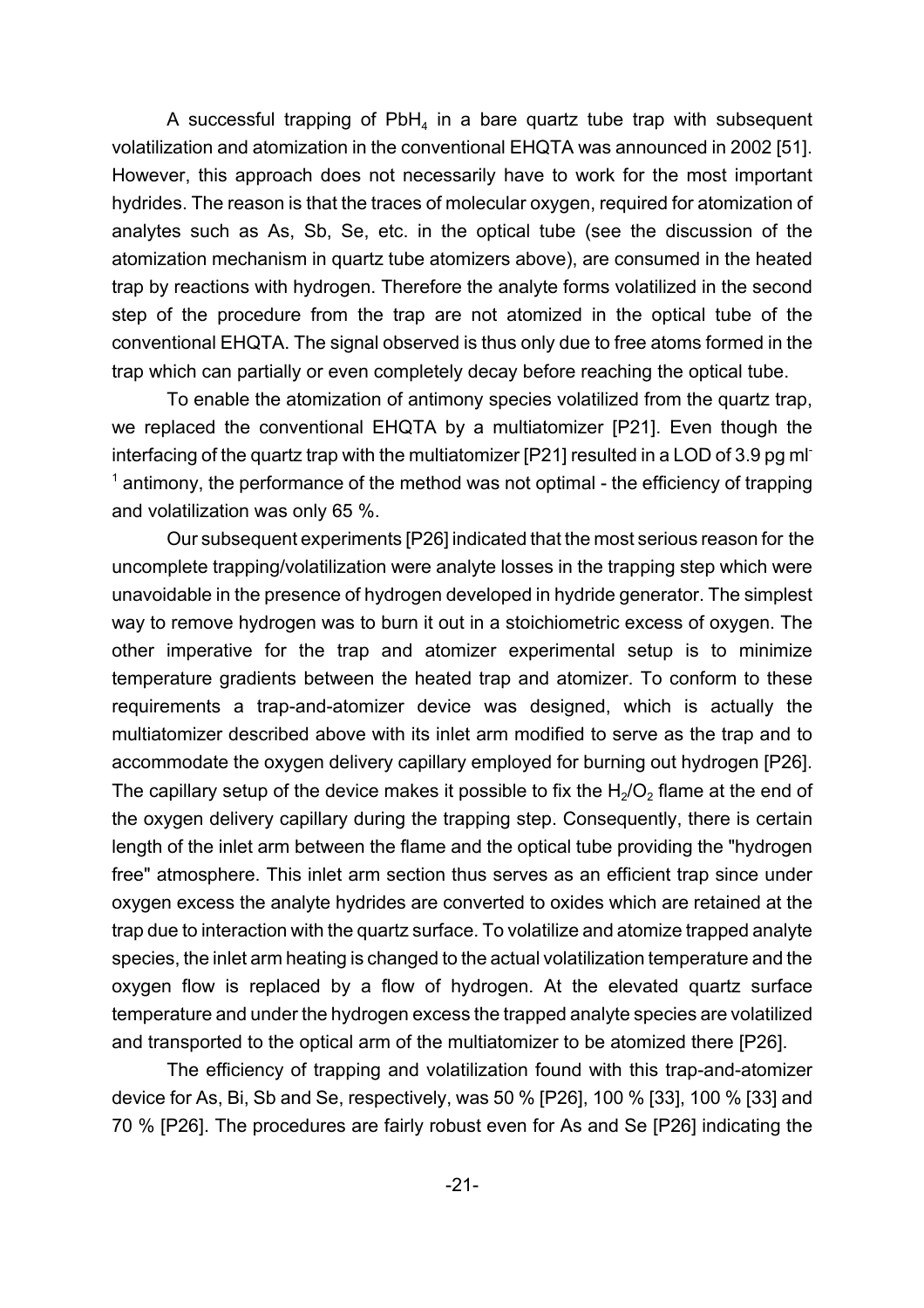potential of this approach to preconcentration of arsine and selenium hydride for analytical practice in spite of the unsatisfactory performance of the present apparatus which cannot provide complete trapping and volatilization.

The influence of trap temperature in the trapping as well as in the volatilization step on the efficiency of trapping and volatilization was studied for all the four analytes [P26] [33]. It appeared that antimony and bismuth species could be efficiently collected in the quartz tube trap even at temperatures typical for hydride atomization (800 - 1000 °C) [33]. Such a temperature is sufficient to release the collected species in the volatilization step. This suggested that conventional EHQTA, without any trap, could be used for in-situ stibine and bismuthine collection and subsequent analyte atomization. Subsequently, it was confirmed experimentally that the commercially available conventional EHQTA without any interfaced trapping device can be employed for the in-situ trapping of stibine under a stoichiometric excess of oxygen over hydrogen and the volatilization and atomization of trapped analyte can be performed just by switching off the oxygen inlet. The efficiency of trapping and volatilization was  $100 \pm 2$  % and LOD was 2.8 pg m<sup>-1</sup> [P24]. A slight modification of the atomizer consisting in introduction of all gases flowing from the hydride generator through a capillary axially centered in the inlet arm made possible the lossless trapping and subsequent analyte atomization (efficiency of trapping and volatilization 100  $\pm$  2.5 %) also for Bi. This was reflected in LOD of 3.9 pg m<sup>-1</sup> [P25]. It should be highlighted that LOD was controlled for Sb as well as for Bi by the analyte content in blanks so that even lower LOD could be reached if the contamination were reduced.

However, neither the unmodified nor the slightly modified conventional EHQTA can be employed for the in-situ trapping of hydrides of As or Se [P24] [P25]. In the case of Se, this is compatible with the observation that the trapping efficiency of selenium species in the trap-and-atomizer device decreases sharply with trapping temperature to fall below 10 % at the trap temperature above 500 °C [P26]. In contrast, the trapping efficiency of arsenic species in the trap-and-atomizer device decreases only slightly at the trap temperature of 900 °C [P26]. Arsenic cannot be preconcentrated in the conventional EHQTA probably because the trapped As species require more H radicals to be atomized than other species of the other studied analytes [33].

The atomizer sensitivity of trapping in a quartz tube with subsequent atomization in QTA is very good [P26] [P24] [P25] - in principle the same as for on-line atomization. Only for analytes requiring higher hydrogen flow rate in the volatilization/atomization step for efficient volatilization, the resulting sensitivity is lower - by 60 % in the worst case [P26]. Consequently, the atomizer sensitivity is still substantially better than for GF. The resulting procedure sensitivity is excellent since the efficiency of trapping and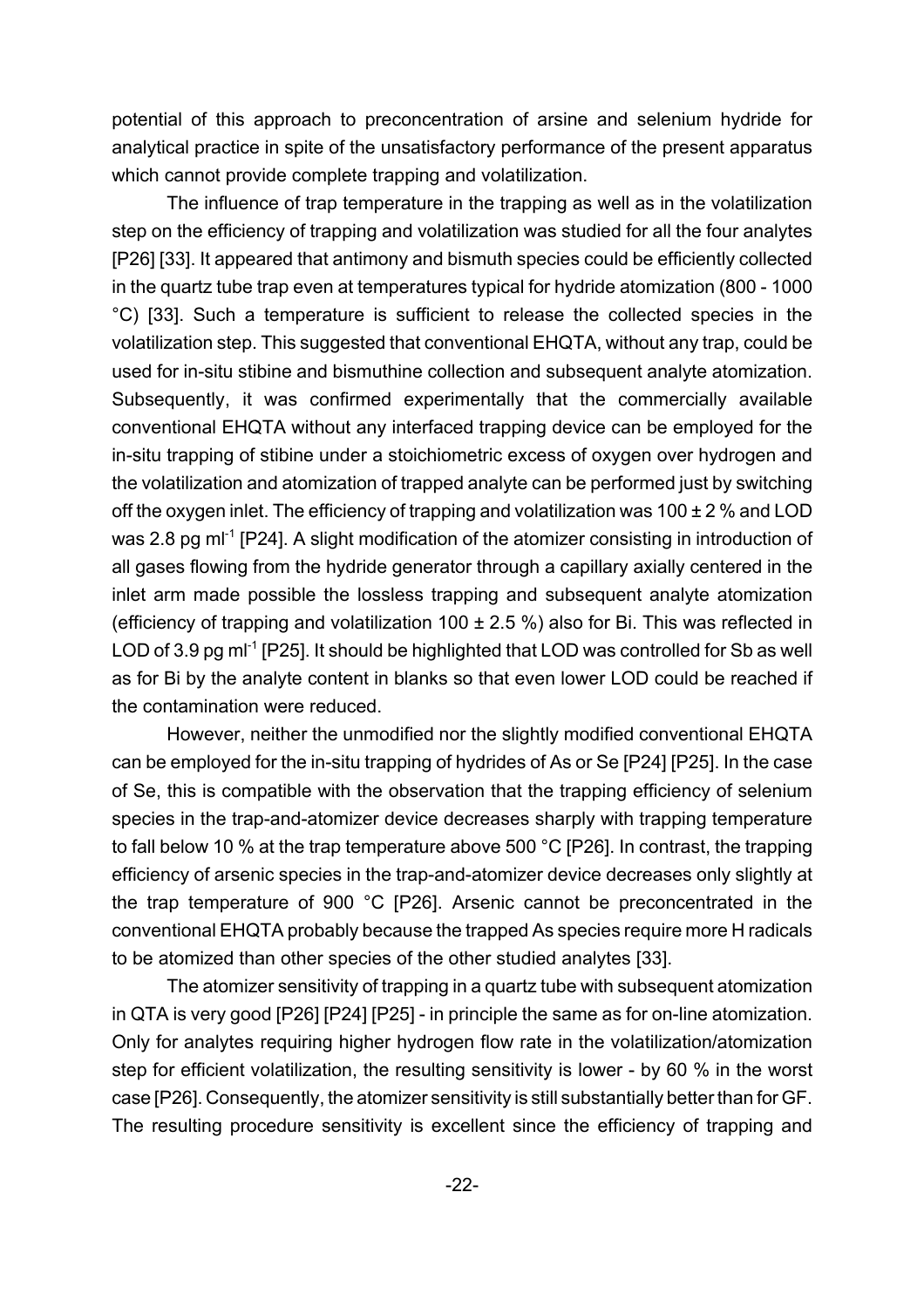volatilization is close to unity and the peaks observed in the volatilization/atomization step are narrow. Because of the low atomizer noise, the LOD lower than for in-situ trapping in GF should be expected in general.

There is not enough data on interferences. They were studied only for stibine trapping under a stoichiometric excess of oxygen in the commercially available conventional EHQTA. The extent of interference of Bi, Sn and As was in the same range as for in-situ trapping in GF. On the other hand the extent of interference elements like Ge, Se, Te and Pb is one order of magnitude lower [P24].

In summary, trapping on quartz surfaces in an excess of oxygen with subsequent atomization in multiatomizer or in conventional EHQTA is very promising approach to in-atomizer trapping. It requires only simple and cheap equipment. The potential to reach very low LOD is even better than for in-situ trapping in GF. However, it is a novel method which will have to be tested extensively before it can be considered to be a tool for routine analysis.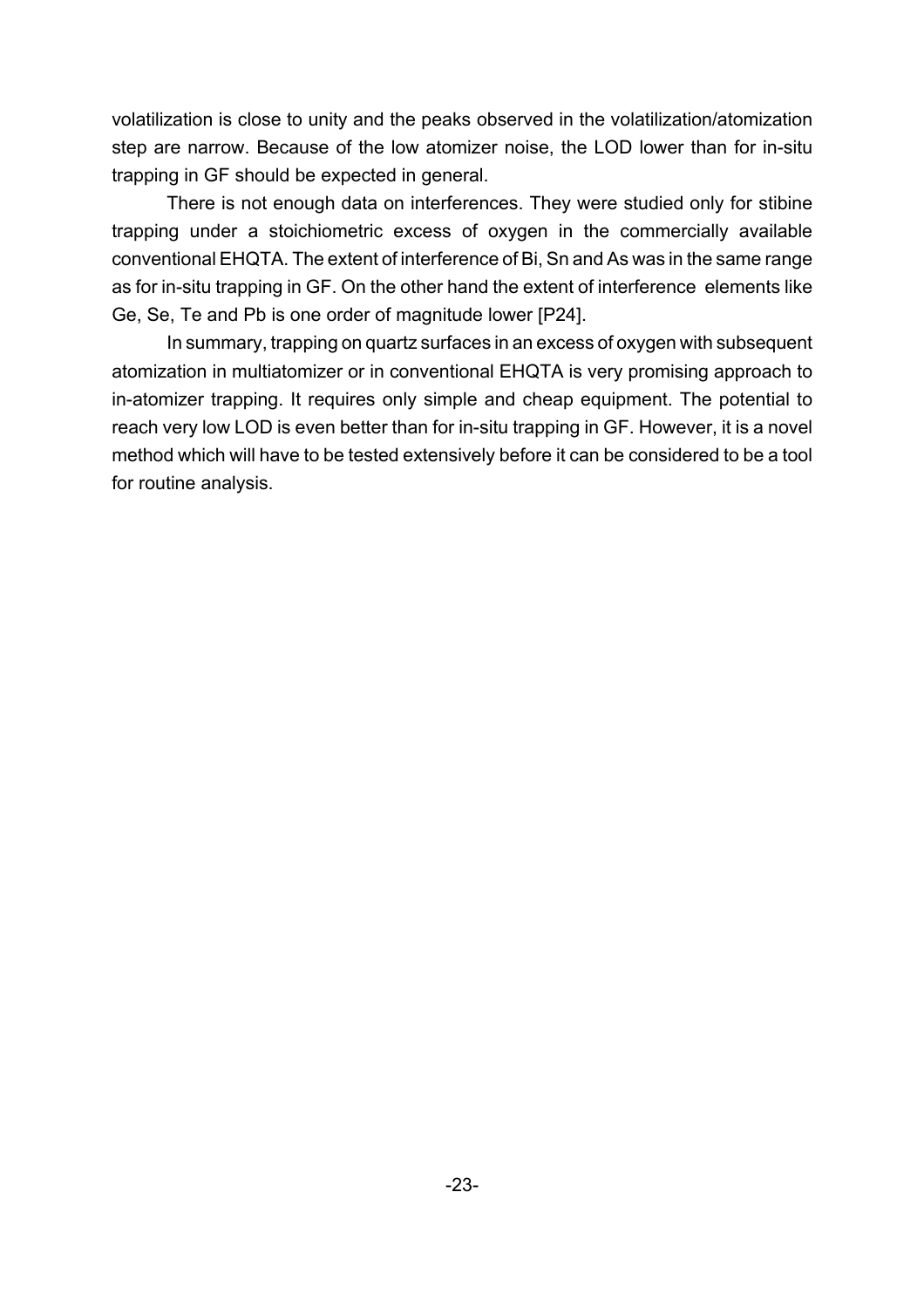#### **5. Atomic fluorescence spectrometry**

AFS coupled to HG has the potential to reach a very low LOD and because of its low purchase and operating costs, it can be an attractive alternative to mass spectrometric techniques. Even though the simple and sensitive non-dispersive apparatus can be easily assembled using commercially available components, HG AFS became a widely used analytical tool for determination of volatile compound forming elements after the availability of the first commercial AFS instrument [52]. Commercially available detection systems consist of a boosted-output hollow cathode lamp as the radiation source and MDF as the atomizer [52]. With the new millennium, the use of AFS interfaced to generation of volatile compounds became a well-established technique and a serious competitor to AAS.

The aim of this dissertation is to treat hydride atomizers. This is a simple task in the case of AFS since almost all the applications employ MDF. Only a few reports, all published by us [P12] [P17] [P22] [P23] [P18], deal with the FIGS atomizer. Other atomizers are rather exceptions, e.g. in-situ trapping in GF [53] [54] for laser excited AFS.

Design, atomization mechanism, interferences as well as the influence of individual experimental parameters on sensitivity in MDF and FIGS is treated in detail above in Sections devoted to AAS. All the discussion is valid also for the use of these atomizers for AFS.

In contrast to AAS where the noise produced in MDF is negligible compared to the spectrometer noise of AAS instruments, in AFS the MDF noise can control the observed LOD [P12]. The straightforward way to reduce atomizer noise is to use a FIGS atomizer which can improve the AFS LODs substantially in comparison with MDF. For example, the AFS sensitivity provided by FIGS is at least two-fold higher and its inherent noise is substantially lower than to MDF. This offers the possibility to improve LOD by more than one order of magnitude [P12].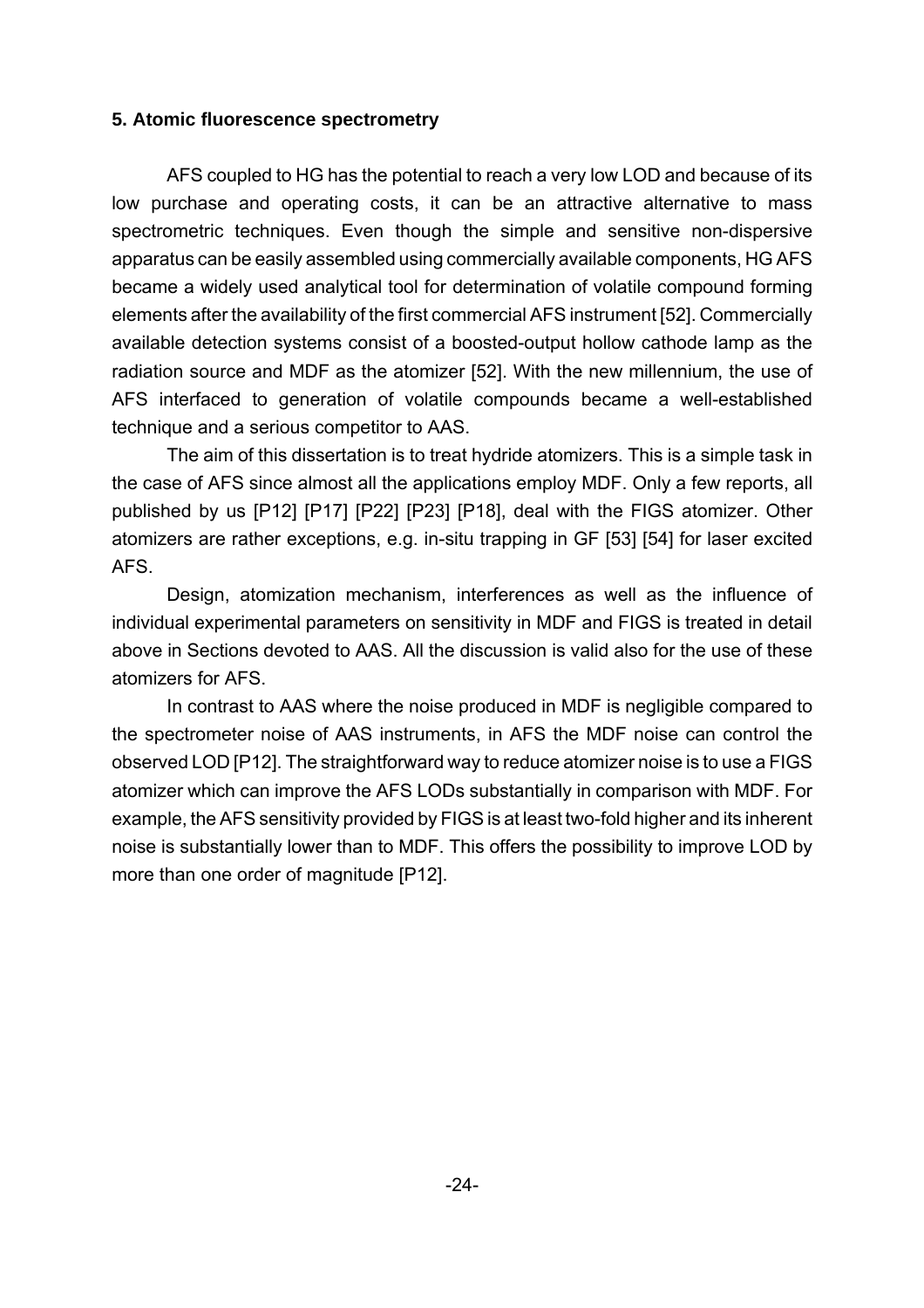#### **6. Conclusions**

According to definition, ideal is "being entirely without fault or flaw". In this sense, the way towards the ideal atomizer can never be crowned with complete success. However, I believe that the dissertation illustrates convincingly our progress in approaching ideal hydride atomizers for AAS and for AFS. We gained considerable knowledge of the processes taking place in all hydride atomizers. We found the mechanism of atomization interferences in these atomizers. We also succeeded in designing new generation of hydride atomizers: multiatomizer for AAS and FIGS for AFS. The multiatomizer matches performance of conventional QTA in terms of sensitivity and baseline noise as well as in running and investment costs, however, it provides much better (i) resistance against atomization interferences and (ii) linearity of calibration curves. FIGS offers a substantially better signal to noise ratio than the almost exclusively used MDF, it is more flexible and it offers a much higher potential in terms of miniaturization. Finally, we developed a novel concept of in-atomizer trapping: trapping on quartz surfaces in an excess of oxygen with subsequent atomization in multiatomizer or in conventional QTA. It requires only simple and cheap equipment. The potential to reach very low detection limits is even better than for in-situ trapping in GF.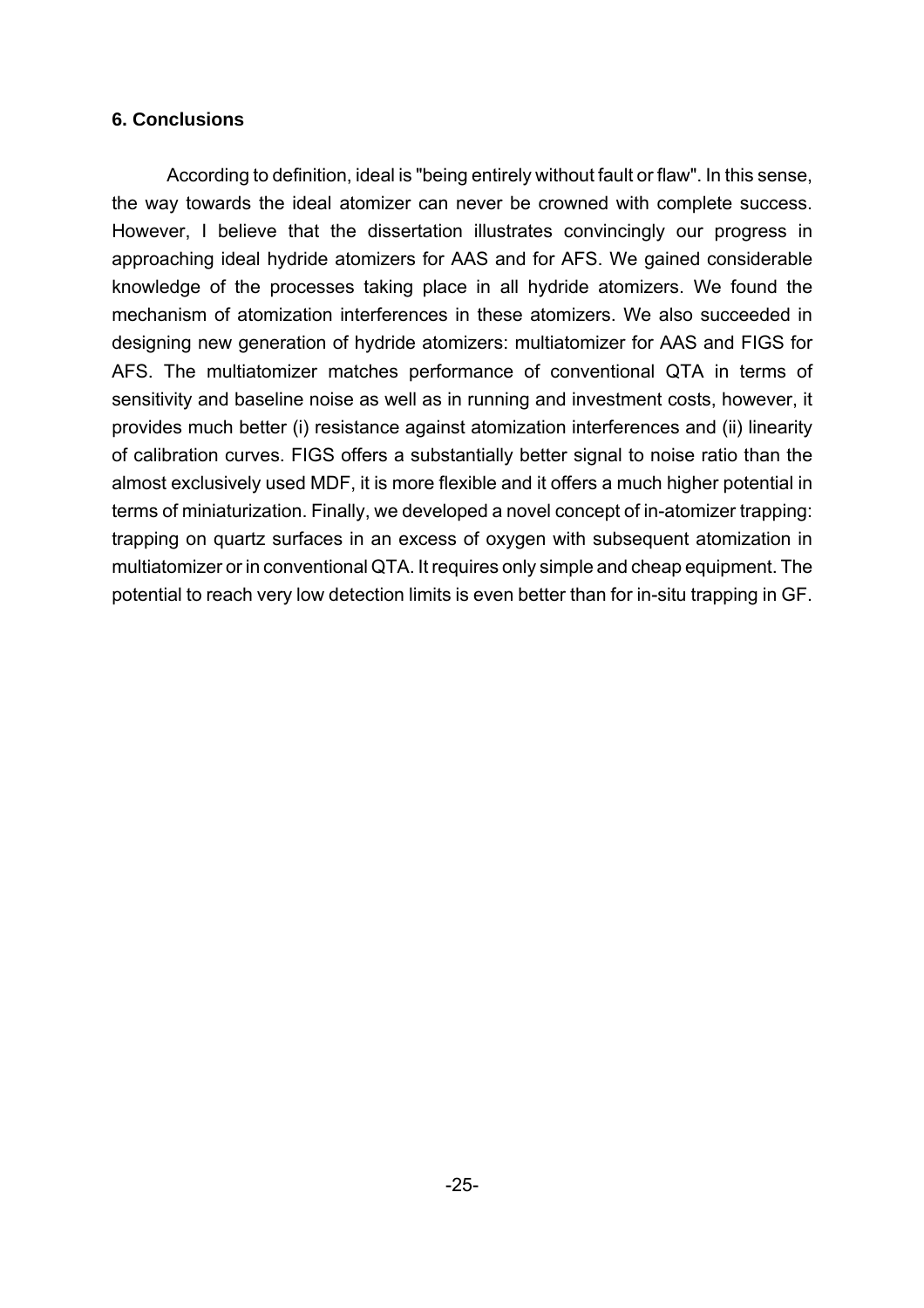# **List of papers of the dissertation**

[P1] J. Dědina, I. Rubeška, Hydride atomization in a cool hydrogen-oxygen flame burning in a quartz tube atomizer, Spectrochim. Acta Part B 35 (1980) 119-128.

[P2] J. Dědina, Interference of volatile hydride forming elements in selenium determination by atomic absorption spectrometry with hydride generation, Anal. Chem. 54 (1982) 2097-2102.

[P3] J.Dědina, Flame-in-tube atomization in hydride AA technique. Mechanism of atomization, interferences and comparison with atomization in heated flameless quartz tube atomizers, in: B. Welz (Ed.), Fortschritte in der atomspektrometrischen Spurenanalytik, Vol. 1, Verlag Chemie, Weinheim, 1984, pp. 29 - 47.

[P4] J. Dědina, Optimization of hydride generation methods for AAS, Fresenius Z. Anal. Chem. 323 (1986) 771-782.

[P5] J. Dědina, W. Frech, E. Lundberg, A. Cedergren, Atomisation of selenium hydride in the graphite furnace, J. Anal. At. Spectrom. 4 (1989) 143-148.

[P6] J. Dědina, Atomic absorption coefficient of the selenium 196 nm line - theoretical computation and experimental evaluation, Spectrochim. Acta Part B 46 (1991) 379-391.

[P7] J. Dědina, Quartz tube atomizers for hydride generation atomic absorption spectrometry : mechanism of selenium hydride atomization and fate of free atoms, Spectrochim. Acta Part B 47 (1992) 689-700.

[P8] J. Dědina, B. Welz, Quartz tube atomizers for hydride generation atomic absorption spectrometry - mechanism for atomization of arsine - invited lecture, J. Anal. At. Spectrom. 7 (1992) 307-314.

[P9] J. Dědina, B. Welz, Quartz tube atomizers for hydride generation atomic absorption spectrometry: fate of free arsenic atoms, Spectrochim. Acta Part B 48 (1993) 301-314.

[P10] A. D' Ulivo, J. Dědina, Interferences in hydride atomization studied by atomic absorption and atomic fluorescence spectrometry, Spectrochim. Acta Part B 51 (1996) 481-498.

[P11] J. Dědina, T. Matoušek, W. Frech, On-line atomization of selenium hydride in graphite furnaces: estimate of atomic absorption coefficient and spectroscopic temperature, Spectrochim. Acta Part B 51 (1996) 1107-1119.

[P12] J. Dědina, A. D' Ulivo, Argon shielded, highly fuel-rich, hydrogen-oxygen diffusion micro flame - a new hydride atomizer, Spectrochim. Acta Part B 52 (1997) 1737-1746.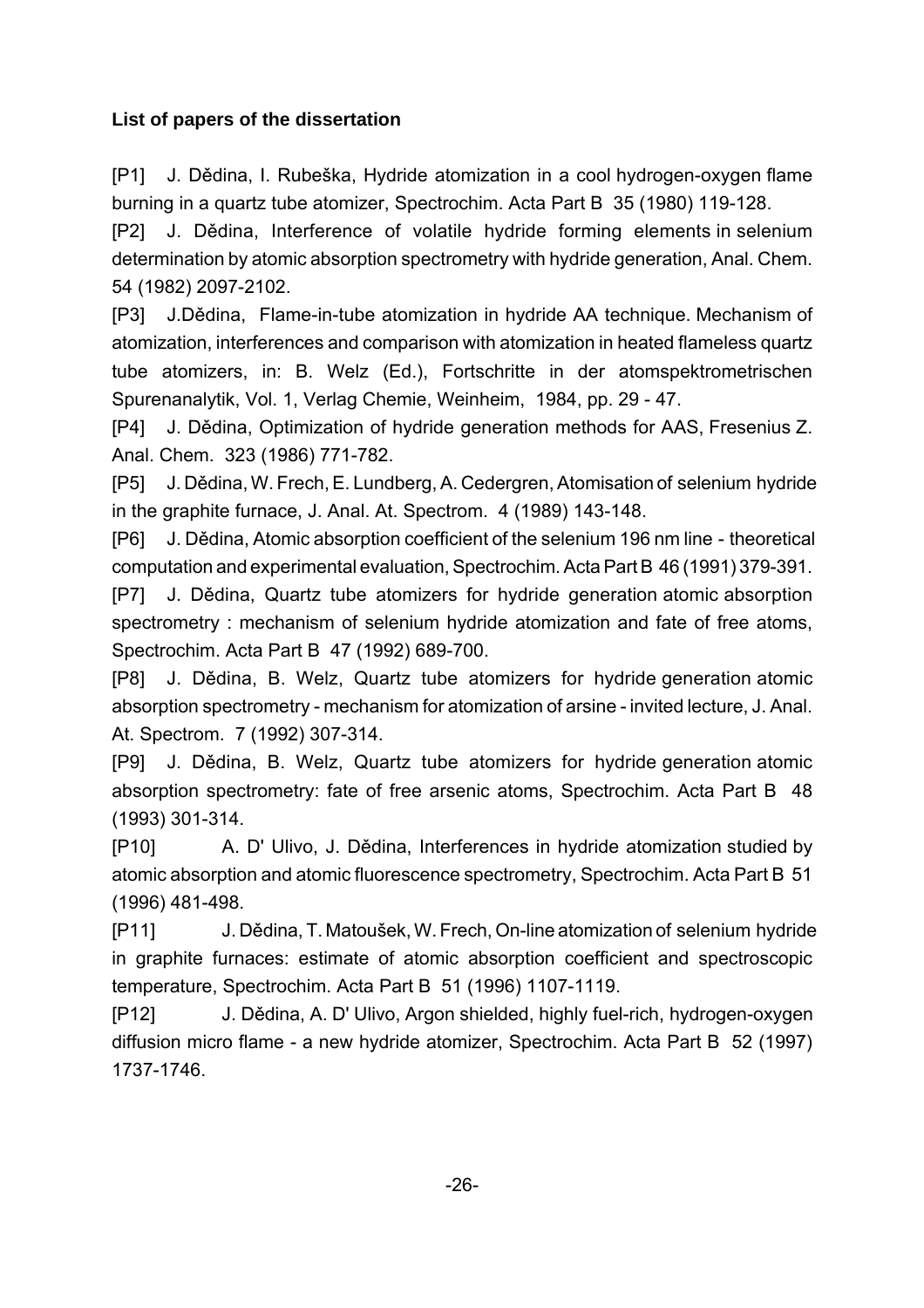[P13] B. Dočekal, J. Dědina, V. Krivan, Radiotracer investigation of hydride trapping efficiency within a graphite furnace, Spectrochim. Acta Part B 52 (1997) 787-795.

[P14] J. Dědina, A. D' Ulivo, L. Lampugnani, T. Matoušek, R. Zamboni, Selenium hydride atomization, fate of free atoms and spectroscopic temperature in miniature diffusion flame atomizer, Spectrochim. Acta Part B 53 (1998) 1777-1790.

[P15] J. Dědina, T. Matoušek, Multiple microflame - a new approach to hydride atomization for atomic absorption spectrometry, J. Anal. At. Spectrom. 15 (2000) 301-304.

[P16] T. Matoušek, J. Dědina, Fate of free selenium atoms in externally heated quartz tube atomizers for hydride generation atomic absorption spectrometry and their reatomization at tube ends studied by means of the determination of longitudinal free atom distribution, Spectrochim. Acta Part B 55 (2000) 545-557.

[P17] A. D' Ulivo, J. Dědina, L. Lampugnani, T. Matoušek, Mechanism of selenium hydride atomization, fate of free atoms and temperature in argon shielded, highly fuel-rich, hydrogen-oxygen diffusion micro flame studied by atomic absorption spectrometry, J. Anal. At. Spectrom. 17 (2002) 253-257.

[P18] A. D' Ulivo, J. Dědina, The relation of double peaks, observed in quartz hydride atomizers, to the fate of free atoms in the determination of arsenic and selenium by atomic absorption spectrometry, Spectrochim. Acta Part B 57 (2002) 2069-2079.

[P19] T. Matoušek, J. Dědina, A. Selecká, Multiple microflame quartz tube atomizer - further development towards the ideal hydride atomizer for atomic absorption spectrometry, Spectrochim. Acta Part B 57 (2002) 451-462.

[P20] T. Matoušek, J. Dědina, W. Frech, On-line atomization of selenium hydride in graphite furnaces: mechanism and interferences, J. Anal. At. Spectrom. 17 (2002) 1323-1329.

[P21] D.K. Korkmaz, J. Dědina, O.Y. Ataman, Stibine preconcentration in a quartz trap with subsequent atomization in the quartz multiatomizer for atomic absorption spectrometry, J. Anal. At. Spectrom. 19 (2004) 255-259.

[P22] A. D' Ulivo, J. Dědina, L. Lampugnani, A. Selecká, Mechanism of atomization interference by oxygen at trace level in miniature flame hydride atomizers, Spectrochim. Acta Part B 60 (2005) 1270-1279.

[P23] A. D' Ulivo, J. Dědina, L. Lampugnani, Effect of contamination by oxygen at trace level in miniature flame hydride atomizers, J. Anal. At. Spectrom. 20 (2005) 40-45.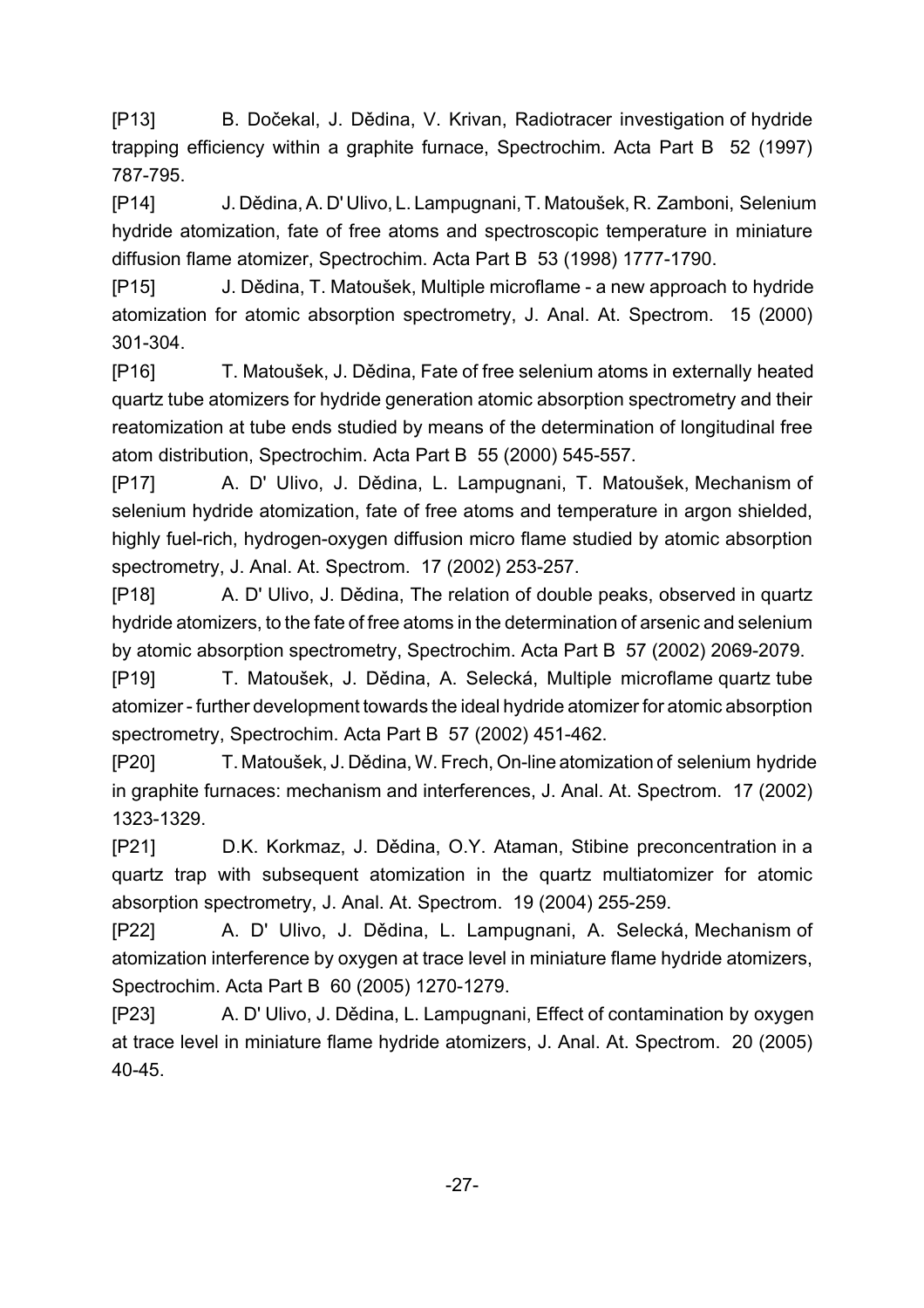[P24] J. Kratzer, J. Dědina, In-situ trapping of stibine in externally heated quartz tube atomizers for atomic absorption spectrometry, Spectrochim. Acta Part B 60 (2005) 859-864.

[P25] J. Kratzer, J. Dědina, In situ trapping of bismuthine in externally heated quartz tube atomizers for atomic absorption spectrometry, J. Anal. At. Spectrom. 21 (2006) 208-210.

[P26] J. Kratzer, J. Dědina, Arsine and selenium hydride trapping in a novel quartz device for atomic-absorption spectrometry, Anal. Bioanal. Chem. 388 (2007) 793-800.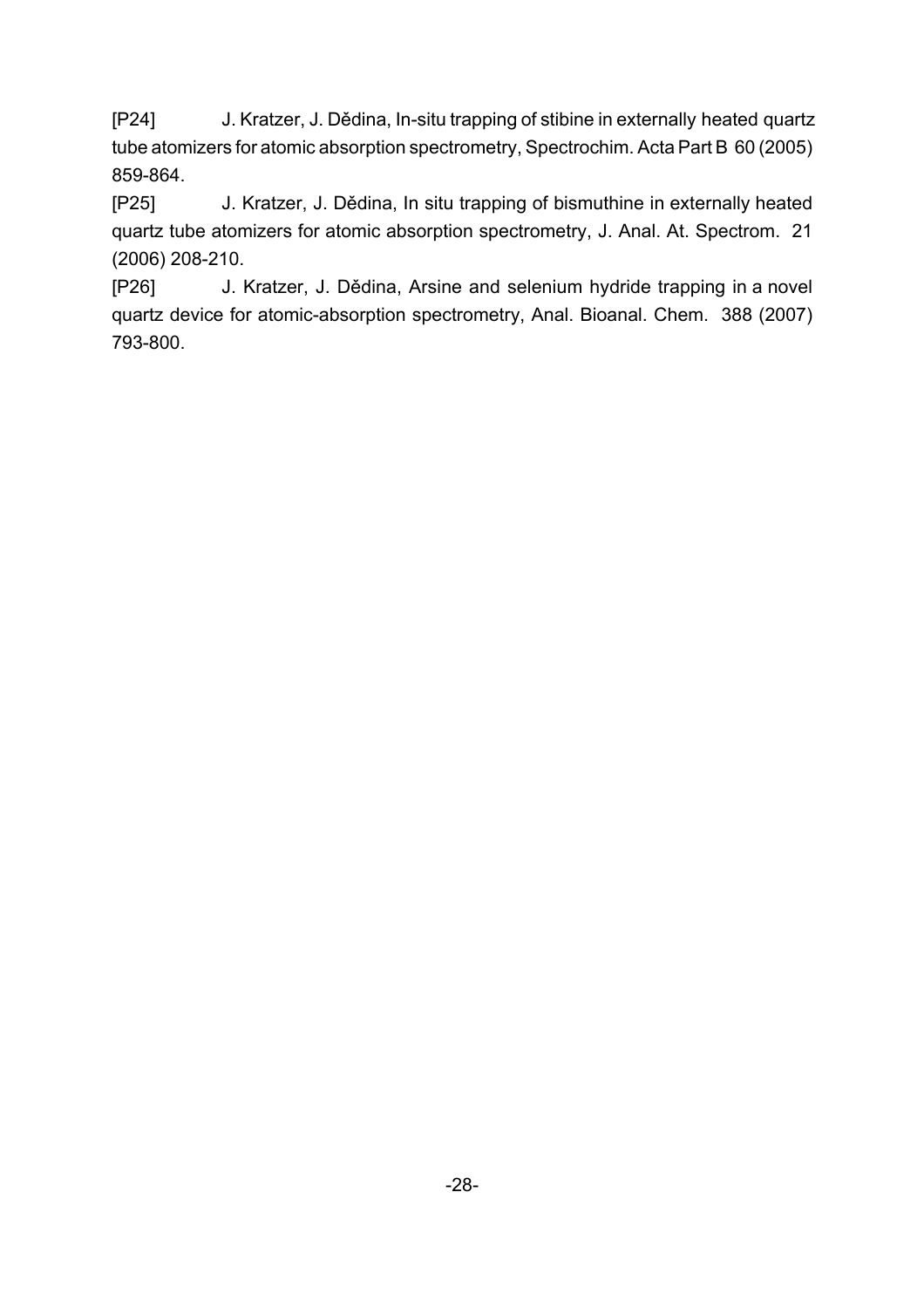## **List of other references quoted in the thesis**

[27] J. Dědina, Evaluation of hydride generation and hydride atomization for AAS, Prog. Analyt. Spectrosc. 11 (1988) 251-360.

[28] J. Dědina, D.L. Tsalev, Hydride Generation Atomic Absorption Spectrometry, Wiley & Sons, Inc., Chichester, 1995.

[29] J.Dědina, Atomic Absorption Spectrometry, Hydride Generation, in: R. A. Meyers (Ed.), Encyclopedia of Environmental Analysis and Remediation, John Wiley & Sons, Inc., New York, 1998, pp. 524 - 542.

[30] J.Dědina, Flow Methods in Gas-liquid Separations, in: A. Sanz-Medel (Ed.), Flow Analysis Atomic Spectrometric Detection, Elsevier, Amsterdam, 1999, pp. 237 - 273. [31] T. Matoušek, J. Dědina, M. Vobecký, Continuous flow chemical vapour generation of silver for atomic absorption spectroscopy using tetrahydroborate (III) reduction - system performance and assessment of the efficiency using instrumental neutron activation analysis, J. Anal. At. Spectrom. 17 (2002) 52-56.

[32] A. Hernandez-Zavala, T. Matoušek, Z. Drobná, D.S. Paul, F. Walton, B.M. Adair, J. Dědina, D.J. Thomas, M. Stýblo, Speciation Analysis of Arsenic in Biological Matrices by Automated Hydride Generation-Cryotrapping-Atomic Absorption Spectrometry with Multiple Microflame Quartz Tube Atomizer (Multiatomizer), J. Anal. At. Spectrom. (2007) submitted.

[33] J. Kratzer, J. Dědina, to be submitted.

[34] T. Matoušek, A. Hernandez-Zavala, M. Svoboda, L. Langrova, B.M. Adair, Z. Drobná, D.J. Thomas, M. Stýblo, J. Dědina, Oxidation state specific speciation analysis of methylated arsenicals by hydride generation - automated cryotrapping - gas chromatography-atomic absorption spectrometry with the multiatomizer: the method development, J. Anal. At. Spectrom. (2007) submitted.

[35] D.S. Paul, A. Hernandez-Zavala, F.S. Walton, B.M. Adair, J. Dědina, T. Matoušek, M. Stýblo, Examination of the effects of arsenic on glucose homeostasis in cell culture and animal studies: development of a mouse model for arsenic-induced diabetes, toxicology and applied pharmacology, Toxicology and Applied Pharmacology (2007) in print.

[36] W. Holak, Gas-sampling technique for arsenic determination by atomic absorption spectrophotometry, Anal. Chem. 41 (1969) 1712-1713.

[37] H. Matusiewicz, R.E. Sturgeon, Atomic spectrometric detection of hydride forming elements following in situ trapping within a graphite furnace, Spectrochim. Acta Part B 51 (1996) 377-397.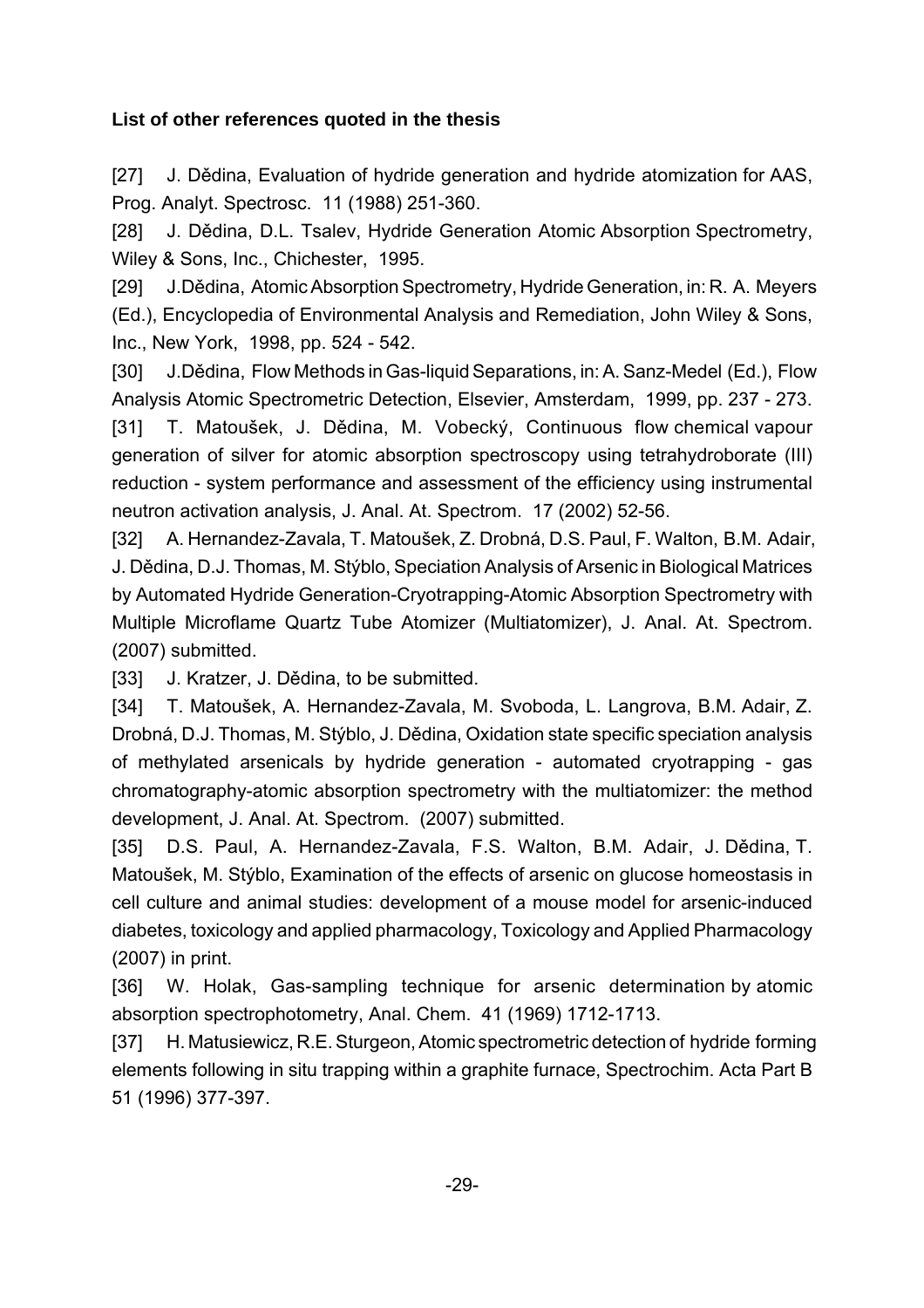[38] A.G. Howard, (Boro)hydride techniques in trace element speciation, J. Anal. At. Spectrom. 12 (1997) 267-272.

[39] B. Welz, M. Sperling, Atomic Absorption Spectrometry, Wiley-VCH, Weinheim, 1999.

[40] A.R. Kumar, P. Riyazuddin, Mechanism of volatile hydride formation and their atomization in hydride generation atomic absorption spectrometry, Anal. Sci. 21 (2005) 1401-1410.

[41] D.L. Tsalev, Vapour generation or electrothermal atomic absorption spectrometry? - Both!, Spectrochim. Acta Part B 55 (2000) 917-933.

[42] P. Bermejo-Barrera, J. Moreda-Pineiro, A. Moreda-Pineiro, A. Bermejo-Barrera, Use of flow injection cold vapour generation and preconcentration on coated graphite tubes for the determination of cadmium in sea-water by electrothermal atomic absorption spectrometry, J. Anal. At. Spectrom. 11 (1996) 1081-1086.

[43] R.E. Sturgeon, Z. Mester, Analytical applications of volatile metal derivatives, Appl. Spectrosc. 56 (2002) 202A-213A.

[44] P. Pohl, Recent advances in chemical vapour generation via reaction with sodium tetrahydroborate, TrAC,Trends Anal. Chem. 23 (2004) 21-27.

[45] R.E. Sturgeon, X. Guo, Z. Mester, Chemical vapor generation: are further advances yet possible?, Anal. Bioanal. Chem. 382 (2005) 881-883.

[46] P. Pohl, B. Prusisz, Chemical vapor generation of noble metals for analytical spectrometry, Anal. Bioanal. Chem. (2007) in print.

[47] T. Matoušek, The efficiency of chemical vapour generation of transition and noble metals, Anal. Bioanal. Chem. 388 (2007) 763-767.

[48] R. Cornelis, J. Caruso, H. Crews, K. Heumann (Eds.), Handbook of Elemental Speciation, Techniques and Methodology, Wiley, NY, 2003.

[49] J. Szpunar, R. Lobinski, Hyphenated Techniques in Speciation Analysis, RSC, Cambridge, 2003.

[50] A. D'Ulivo, L. Gianfranceschi, L. Lampugnani, R. Zamboni, Masking agents in the determination of selenium by hydride generation technique, Spectrochim. Acta Part B 57 (2002) 2081-2094.

[51] D.K. Korkmaz, N. Ertas, O.Y. Ataman, A novel silica trap for lead determination by hydride generation atomic absorption spectrometry, Spectrochim. Acta Part B 57 (2002) 571-580.

[52] W.T. Corns, P.B. Stockwell, L. Ebdon, S.J. Hill, Development of an atomic fluorescence spectrometer for the hydride-forming elements, J. Anal. At. Spectrom. 8 (1993) 71-77.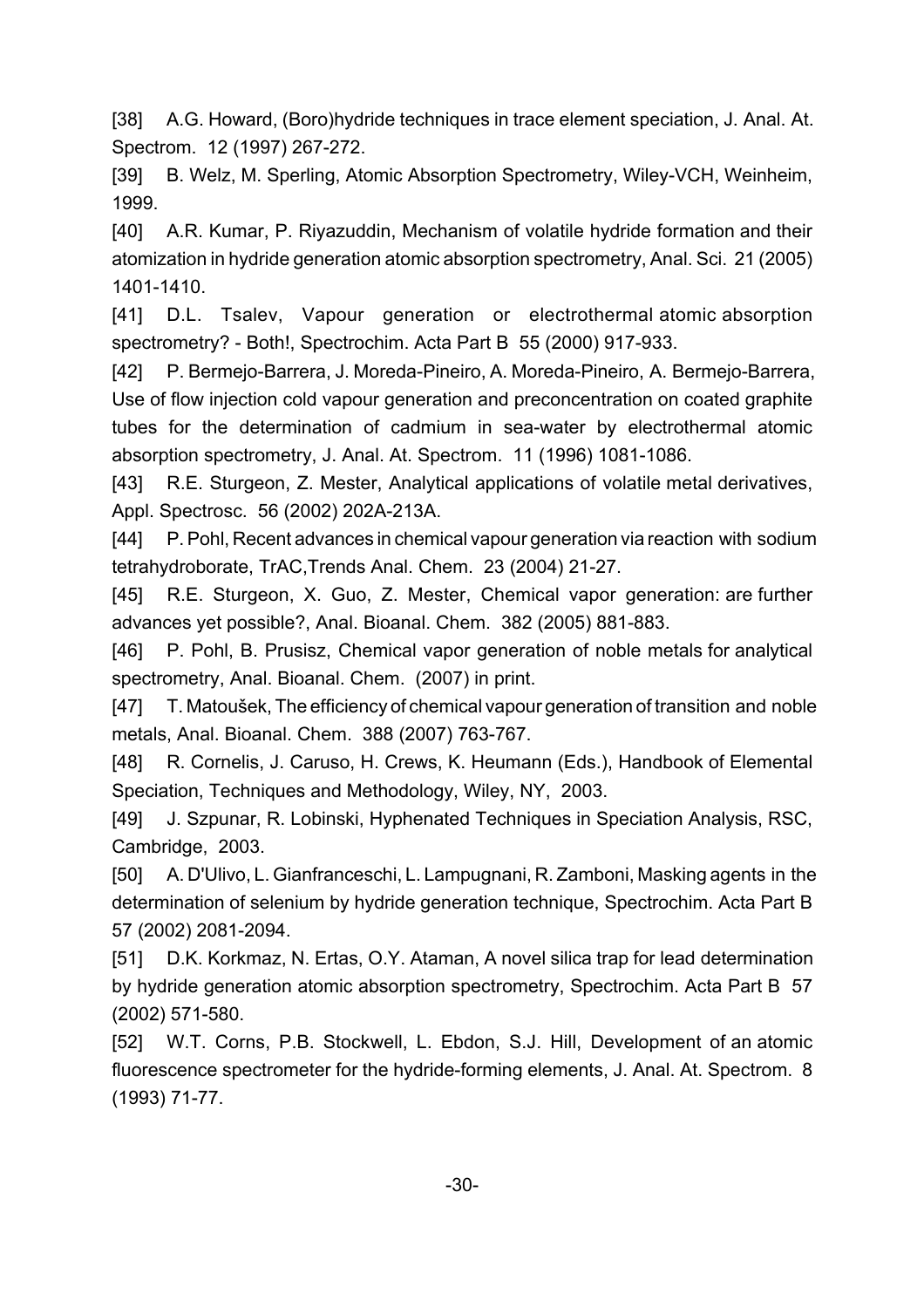[53] H.L. Pacquette, S.A. Elwood, M. Ezer, D.J. Swart, J.B. Simeonsson, Hydride generation laser induced fluorescence of arsenic and selenium in the inductively coupled plasma and electrothermal atomizer, Appl. Spectrosc. 54 (2000) 89-93. [54] H.L. Pacquette, S.A. Elwood, M. Ezer, J.B. Simeonsson, A comparison of continuous flow hydride generation laser- induced fluorescence and laser-enhanced ionization spectrometry approaches for parts per trillion level measurements of arsenic, selenium and antimony, J. Anal. At. Spectrom. 16 (2001) 152-158.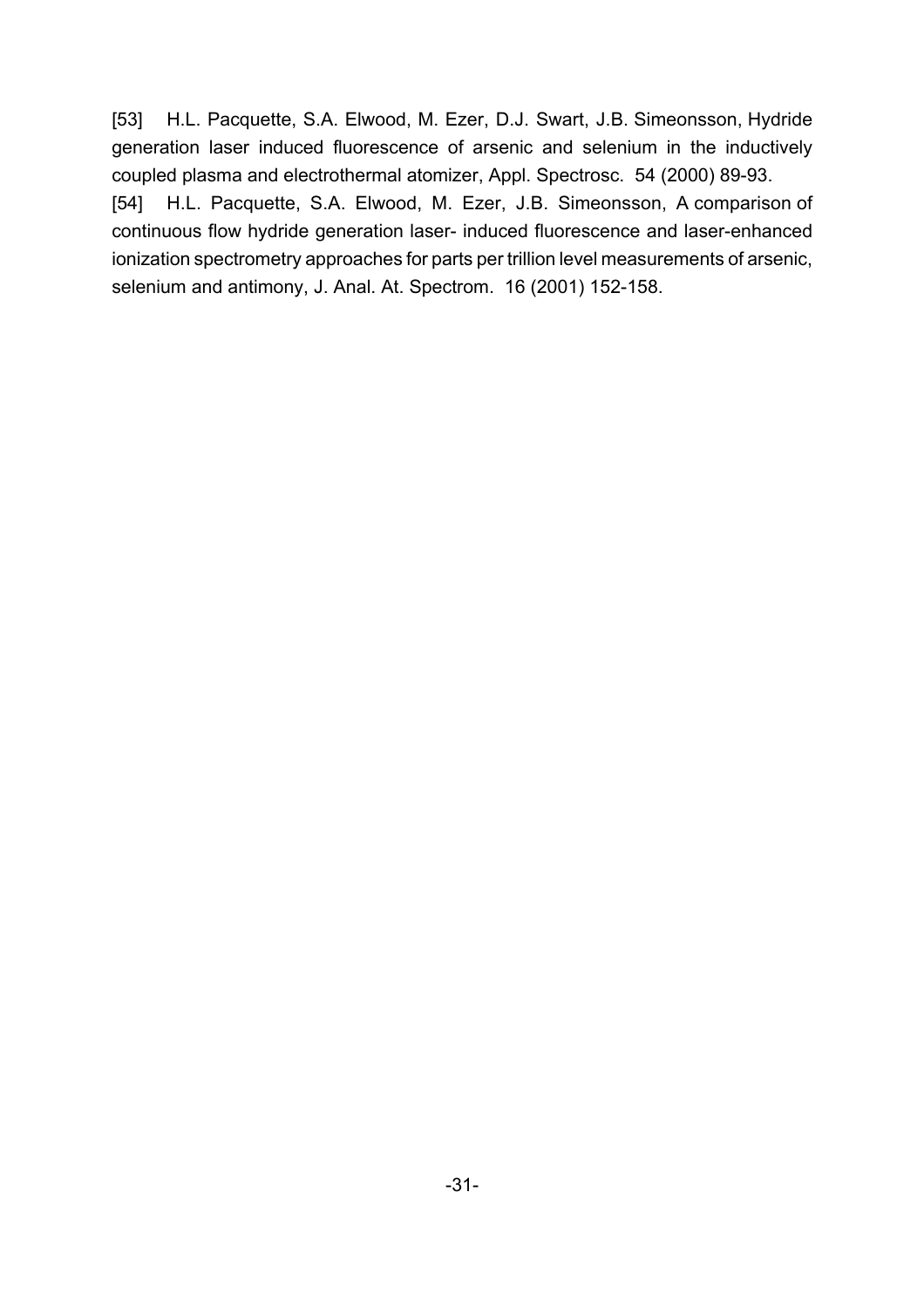# **List of other publicatins of the author**

(The papers forming the dissertation are not listed here.)

# *Papers published in Journals having impact factor*

1. J. Dědina, J. Schraml, V. Chvalovský, PMR study of association of trimethylsilyl substituted alcohols and their carbon and germanium analogues, Collect. Czech. Chem. Commun. 37 (1972) 3762-3770.

2. V. Skála, J. Kuthan, J. Dědina, J. Schraml, Reaction of some dicyanopyridines with methylmagnesium iodide. Observation of the nuclear Overhauser effect in the presence of NMR shift reagent, Collect. Czech. Chem. Commun. 39 (1974) 834-841.

3. J. Dědina, J. Schraml, Nuclear Overhauser effect and 1H-NMR of 1,2-dimethoxy-4-hydroxy-5-nitrobenzene, Collect. Czech. Chem. Commun. 40 (1975) 1538-1541.

4. J. Dědina, J. Kuthan, J. Paleček, J. Schraml, 1H-NMR spectra and nuclear Overhauser effect in E and Z isomers of 3-substituted 3-aminoacrylonitrile, Collect. Czech. Chem. Commun. 40 (1975) 3476-3490.

5. J. Dědina, J. Schraml, Application of homonuclear Overhauser effect to molecules with internal motion, Collect. Czech. Chem. Commun. 42 (1977) 3239-3264. 6. J. Dědina, J. Schraml, Z. Arnold, J. Šauliová, Homonuclear Overhauser effect

study of trimethinium salts, Collect. Czech. Chem. Commun. 43 (1978) 3356-3364.

7. M. Vobecký, J. Dědina, L. Pavlík, M. Valášek, Gamma-ray interferences in the determination of selenium by the INAA method, Radiochem. Radioanal. Lett. 38 (1979) 197-201.

8. V. Korunová, J. Dědina, Determination of trace concentrations of mercury in biological materials after digestion under pressure in nitric acid catalyzed by vanadium pentoxide, Analyst 105 (1980) 48-51.

9. J. Kopecký, J. Dědina, J. Votruba, P. Svoboda, J. Houštěk, S. Babitch, Z. Drahota, Stoicheiometry of dicyclohexylcarbodiimide-ATPase interaction in mitochondia, Biochem. Biophys. Acta 680 (1982) 80-87.

10. J. Kopecký, S. Pavelka, J. Dědina, V. Siglerová, K. Vereš, Stability of dicyclohexylcardodiimide in an aqueous medium. The effect of mitochondrial phospholipids, Collect. Czech. Chem. Commun. 48 (1983) 662-667.

11. J. Dědina, W. Frech, A. Cedergren, I. Lindberg, E. Lundberg, Determination of Se by GF AAS. Part 2. Role of Ni for analyte stability, J. Anal. At. Spectrom. 2 (1987) 435- 439.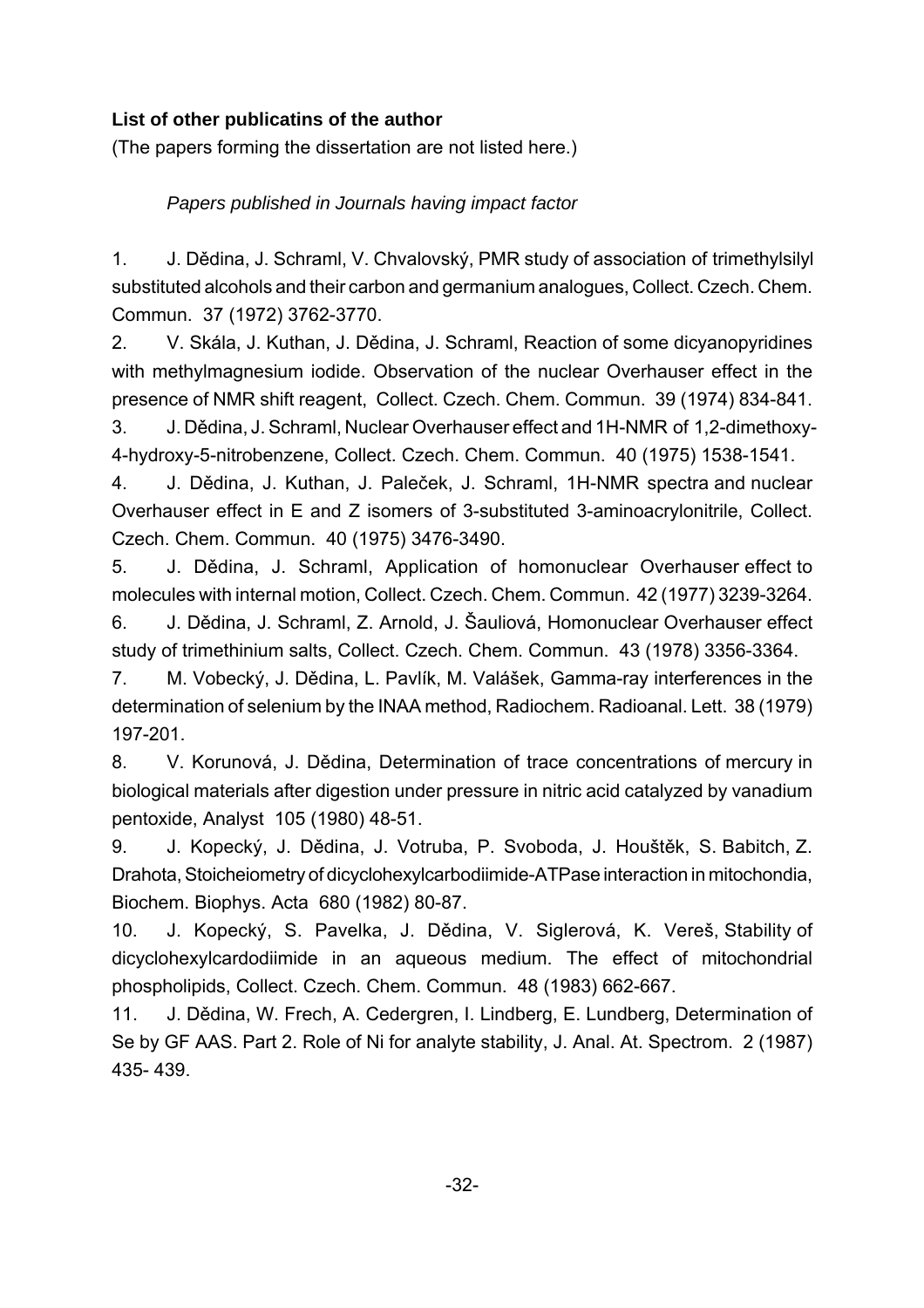12. J. Dědina, W. Frech, I. Lindberg, E. Lundberg, A. Cedergren, Determination of Se by GF AAS. Part 1. Interaction between Se and carbon, J. Anal. At. Spectrom. 2 (1987) 287- 291.

13. J. Dědina, Evaluation of hydride generation and hydride atomization for AAS, Prog. Analyt. Spectrosc. 11 (1988) 251-360.

14. V. Korunová, Z. Škodová, J. Dědina, Z. Valenta, J. Pařízek, Z. Píša, M. Stýblo, Serum selenium in adult Czechoslovak (central Bohemia) population, Biol. Trace Elem. Res. 37 (1993) 91-99.

15. T. Matoušek, M. Johansson, J. Dědina, W. Frech, Spatially resolved absorption measurement of antimony atom formation and dissipation in quartz tube atomizers following hydride generation, Spectrochim. Acta Part B 54 (1999) 631-643.

16. T. Matoušek, J. Dědina, M. Johansson, W. Frech, Gas flow patterns and longitudinal distribution of free selenium atoms in quartz tube atomizers for hydride generation atomic absorption spectrometry, Spectrochim. Acta Part B 55 (2000) 151- 163.

17. T. Matoušek, J. Dědina, M. Vobecký, Continuous flow chemical vapour generation of silver for atomic absorption spectroscopy using tetrahydroborate (III) reduction - system performance and assessment of the efficiency using instrumental neutron activation analysis, J. Anal. At. Spectrom. 17 (2002) 52-56.

18. Y.M. Sadagoff, J. Dědina, Atom diffusion in furnaces–models and measurements, Spectrochim. Acta Part B 57 (2002) 535-549.

19. J. Šíma, P. Rychlovský, J. Dědina, The efficiency of the electrochemical generation of volatile hydrides studied by radiometry and atomic absorption spectrometry, Spectrochim. Acta Part B 59 (2004) 125-133.

20. I. Karadjova, L. Lampugnani, J. Dědina, A. D' Ulivo, M. Onor, D.L. Tsalev, Organic solvents as interferents in arsenic determination by hydride generation atomic absorption spectrometry with flame atomization, Spectrochim. Acta Part B 61 (2006) 525-531.

21. J. Dědina, Atomization of volatile compounds for atomic absorption and atomic fluorescence spectrometry: On the way towards the ideal atomizer, Spectrochim. Acta Part B (2007) in print.

22. E.C. Figueieredo, J. Dědina, M.A.Z. Arruda, Metal furnace heated by flame as a hydride atomizer for atomic absorption spectrometry: Sb determination in environmental and pharmaceutical samples, Talanta (2007) in print.

23. D.S. Paul, A. Hernandez-Zavala, F.S. Walton, B.M. Adair, J. Dědina, T. Matoušek, M. Stýblo, Examination of the effects of arsenic on glucose homeostasis in cell culture and animal studies: development of a mouse model for arsenic-induced